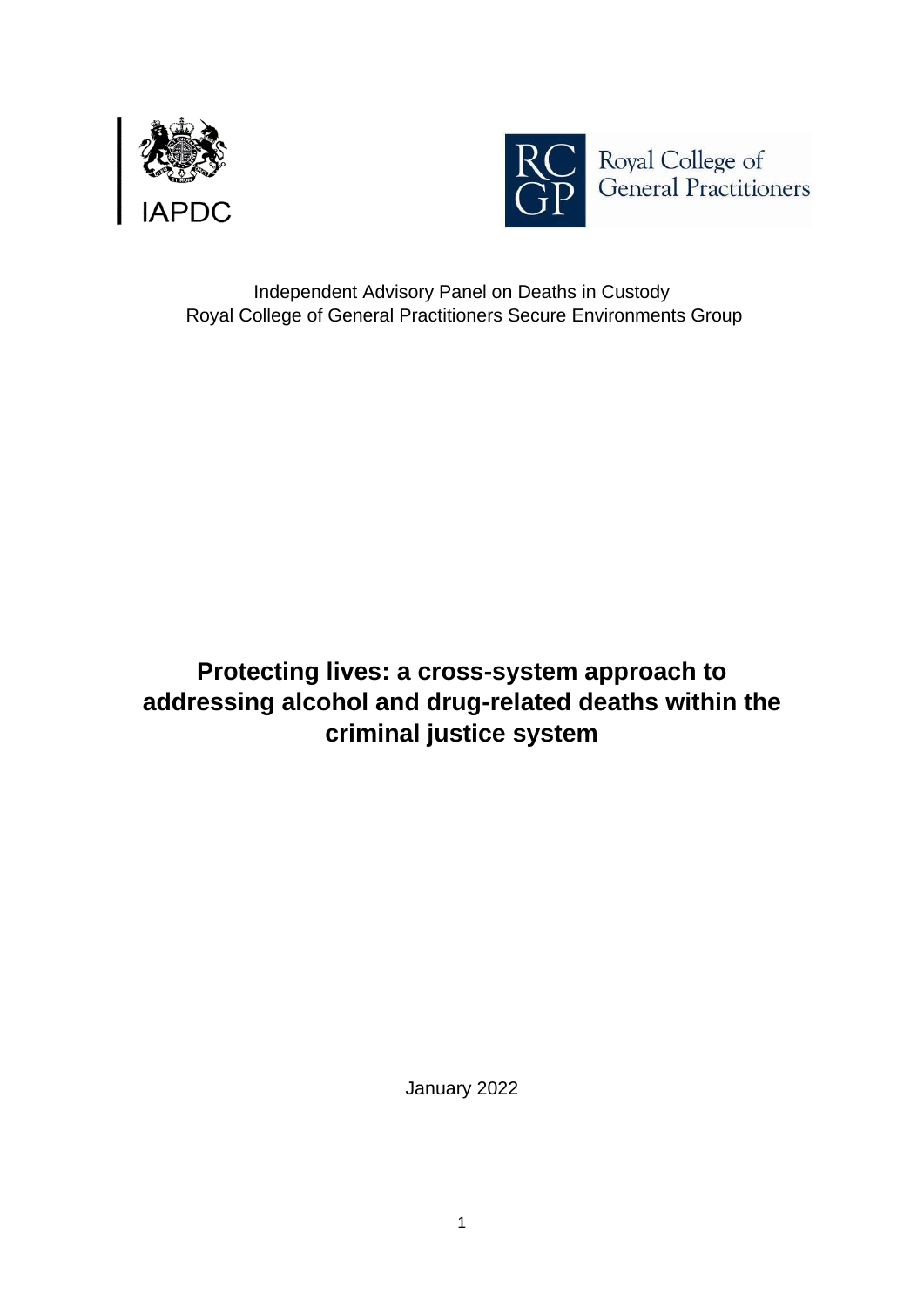# **Contents**

|           |         | Part one: Background to substance-misuse related deaths in the criminal justice |    |  |
|-----------|---------|---------------------------------------------------------------------------------|----|--|
| $\bullet$ |         |                                                                                 |    |  |
| $\bullet$ |         |                                                                                 |    |  |
| $\bullet$ |         |                                                                                 |    |  |
| $\bullet$ |         |                                                                                 |    |  |
|           |         | Part two: IAPDC and RCGP expert roundtable substance misuse-related deaths and  |    |  |
| $\bullet$ |         | Improving treatment in prisons and on release                                   |    |  |
|           | $\circ$ |                                                                                 |    |  |
|           | $\circ$ |                                                                                 |    |  |
|           | $\circ$ |                                                                                 |    |  |
|           | $\circ$ |                                                                                 |    |  |
|           | $\circ$ |                                                                                 |    |  |
|           | $\circ$ |                                                                                 |    |  |
|           |         | Improving investigations after a death                                          |    |  |
|           | $\circ$ |                                                                                 |    |  |
|           | $\circ$ |                                                                                 |    |  |
|           | $\circ$ |                                                                                 |    |  |
|           |         |                                                                                 |    |  |
|           |         | Annex: Contributors to IAPDC / RCGP roundtable event - 15th April 2021          | 27 |  |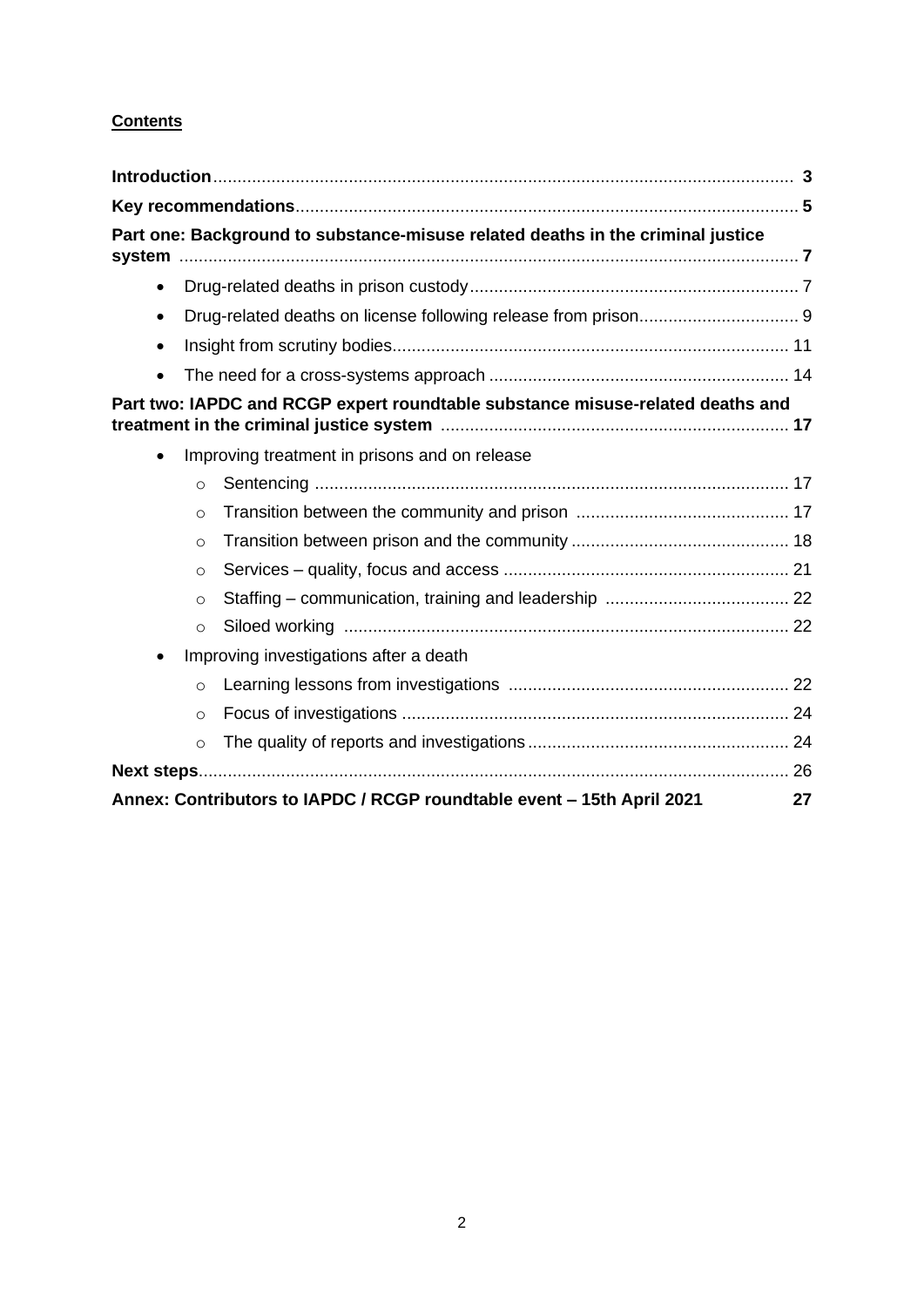### **Introduction**

- 1. The scale of drug and alcohol misuse in the criminal justice system is significant and both directly and indirectly leads to deaths in custody. It impacts those in custody and the staff who are asked to provide for their care. When individuals are released into the community, support is often not available or accessed. These concerns are occurring against the backdrop of a rising number of drug deaths in England and Wales.
- 2. This paper presents the findings of joint research carried out by the Independent Advisory Panel on Deaths in Custody<sup>1</sup> (IAPDC) and the Royal College of General Practitioners<sup>2</sup> (RCGP) into these issues.

#### *Policy background*

- 3. In 2021 the IAPDC was asked by Her Majesty's Prison and Probation Service (HMPPS) to contribute to the review of their 2019 drug strategy from the perspective of deaths in custody and meeting obligations to protect lives. The strategy, originally published in 2019, is being revised to address the need for a whole-system approach to tackling drugs and alcohol in the criminal justice system. Due to the impact of drugs, particularly psychoactive substances within prison custody, the former iteration of the strategy focused primarily on the prison estate. The revised strategy will also seek to reduce alcohol and drug-related deaths of prison leavers who are supervised by the reunified Probation Service.
- 4. The IAPDC welcomes this review and the cross-government approach to drug and alcoholtreatment, particularly in the context of the publication of Dame Carol Black's Independent Review of Drugs<sup>3</sup> in February 2020 which called for a renewed focus on drugs across government. The second part of this review, published in July 2021, called for a wholesystems approach, with government departments working together to provide housing, employment and health support in addition to drug addiction treatment to help prevent deaths. 4
- 5. The Prime Minister's Crime and Justice Taskforce (CJTF) was established last year to consider matters relating to the prevention of crime and the effectiveness of the criminal justice system, including using a cross-Government approach to combat drug misuse. The Home Secretary, the Secretary of State for Health and Social Care and the Lord Chancellor are core members of this Taskforce. In January 2021, the Government announced £80 million funding for drug treatment in England in  $2021/22 -$  the biggest increase in 15 years<sup>5</sup>. Most of these funds will be allocated to Local Authorities through universal grants to enhance drug treatment, focusing on drug-related crime and preventing deaths.
- 6. Government criminal justice interventions concerning substance misuse include the recent roll-out of 'sobriety-tags', which will be worn on an ankle and can measure alcohol intake

<sup>2</sup> Royal College of General Practitioners, *'*Secure Environments Group'. Available at: [https://www.rcgp.org.uk/clinical-and-research/about/special-interest-groups/secure-environments](https://www.rcgp.org.uk/clinical-and-research/about/special-interest-groups/secure-environments-group.aspx)[group.aspx](https://www.rcgp.org.uk/clinical-and-research/about/special-interest-groups/secure-environments-group.aspx) [Accessed: 25/03/2021]

<sup>&</sup>lt;sup>1</sup> Independent Advisory Panel on Deaths in Custody, 'About the IAPDC'. Available at: <https://www.iapondeathsincustody.org/about-us-1>[Accessed: 25/03/2021]

<sup>3</sup> Home Office. (2020) *Review of Drugs: Phase one report*. Available at: <https://www.gov.uk/government/publications/review-of-drugs-phase-one-report> [Accessed: 25/03/2021]

<sup>4</sup> Home Office. (2021) *Review of Drugs: Phase two report. Available at:* 

[https://www.gov.uk/government/publications/review-of-drugs-phase-two-report/review-of-drugs-part-two](https://www.gov.uk/government/publications/review-of-drugs-phase-two-report/review-of-drugs-part-two-prevention-treatment-and-recovery)[prevention-treatment-and-recovery.](https://www.gov.uk/government/publications/review-of-drugs-phase-two-report/review-of-drugs-part-two-prevention-treatment-and-recovery) [Accessed: 23/07/2021]

<sup>5</sup> Home Office. (2021) *Press release: £148 million to cut drugs crime.* Available at: <https://www.gov.uk/government/news/148-million-to-cut-drugs-crime> [Accessed: 25/03/2021]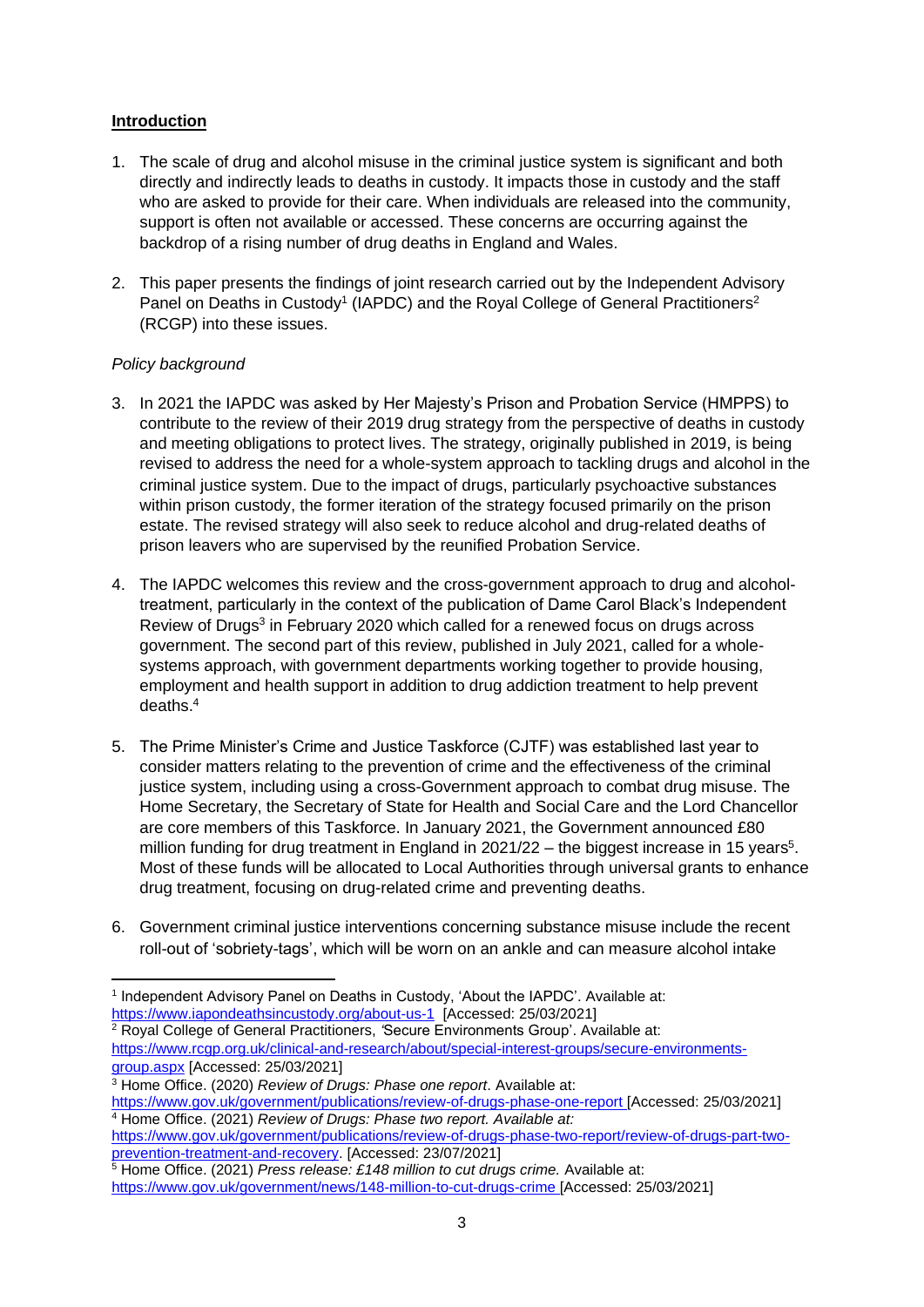through sweat<sup>6</sup>, and the introduction of 28 X-Ray scanners which are used to detect contraband entering prisons<sup>7</sup>.

- 7. In December 2021 the Government, responding to Dame Carol Black's review, published a ten-year plan to reduce the supply and demand for drugs and improve treatment and recovery, including within the criminal justice system.<sup>8</sup> The Prisons Strategy White Paper, published the same month, sets out intended plans to address substance misuse in prison.<sup>9</sup>
- 8. The context of COVID-19 adds extra urgency to this issue. It appears likely that the extensive isolation of prisoners to reduce the spread of the virus, often lasting up to 23 hours a day, will have exacerbated feelings of the hopelessness, boredom and desperation which leads to drug misuse, and presents a clear threat to life.

#### *Methodology and conclusions*

- 9. This report brings together significant expert advice with the specific focus on preventing substance misuse-related deaths. It therefore makes a distinct contribution to the HMPPS review in addition to wider government drug and alcohol policy.
- 10. The project was led by panel member Professor Jenny Shaw from the University of Manchester, and Dr Jake Hard, chair of the RCGP Secure Environments Group.
- 11. This paper is split into two main sections:
	- An analysis of current evidence, including a literature review and thematic analysis of findings from criminal justice scrutiny bodies.
	- Findings from an online roundtable event hosted by the IAPDC and RCGP with cross-sector experts on 15 April 2021.
- 12. This report highlights the need for a whole-systems approach to tackling substance misuse and aiding support and recovery. It also advocates for greater use of harm-reduction initiatives and the use of mechanisms to help ensure recommendations made following a death can be shared with the relevant people. **All work in this area must retain the prevention of avoidable deaths as its key driver.** The IAPDC and the RCGP will progress this work with ministers, officials, and members of the Ministerial Board on Deaths in Custody.

<sup>6</sup> Ministry of Justice. (2021) *Press release: Sobriety tags launched in England to tackle alcohol-fuelled crime*. Available at: [https://www.gov.uk/government/news/sobriety-tags-launched-in-england-to-tackle](https://www.gov.uk/government/news/sobriety-tags-launched-in-england-to-tackle-alcohol-fuelled-crime)[alcohol-fuelled-crime](https://www.gov.uk/government/news/sobriety-tags-launched-in-england-to-tackle-alcohol-fuelled-crime) [Accessed: 25/03/2021]

<sup>7</sup> Ministry of Justice. (2021) *Press release: X-ray scanners stop over 1,000 illegal items entering prisons.* Available at: [https://www.gov.uk/government/news/x-ray-scanners-stop-over-1-000-illegal-items-entering](https://www.gov.uk/government/news/x-ray-scanners-stop-over-1-000-illegal-items-entering-prisons#:~:text=The%20equipment%20is%20being%20funded,harm%20and%20crime%20behind%20bars)[prisons#:~:text=The%20equipment%20is%20being%20funded,harm%20and%20crime%20behind%20bars](https://www.gov.uk/government/news/x-ray-scanners-stop-over-1-000-illegal-items-entering-prisons#:~:text=The%20equipment%20is%20being%20funded,harm%20and%20crime%20behind%20bars) [Accessed: 25/03/2021]

<sup>8</sup> HM Government. (2021) *From harm to hope: A 10-year drugs plan to cut crime and save lives*. Available at: [https://www.gov.uk/government/publications/from-harm-to-hope-a-10-year-drugs-plan-to-cut-crime-and](https://www.gov.uk/government/publications/from-harm-to-hope-a-10-year-drugs-plan-to-cut-crime-and-save-lives/from-harm-to-hope-a-10-year-drugs-plan-to-cut-crime-and-save-lives)[save-lives/from-harm-to-hope-a-10-year-drugs-plan-to-cut-crime-and-save-lives.](https://www.gov.uk/government/publications/from-harm-to-hope-a-10-year-drugs-plan-to-cut-crime-and-save-lives/from-harm-to-hope-a-10-year-drugs-plan-to-cut-crime-and-save-lives)

<sup>&</sup>lt;sup>9</sup> Ministry of Justice. (2021) *Prisons Strategy White Paper*. Available at:

[https://assets.publishing.service.gov.uk/government/uploads/system/uploads/attachment\\_data/file/1038765](https://assets.publishing.service.gov.uk/government/uploads/system/uploads/attachment_data/file/1038765/prisons-strategy-white-paper.pdf) [/prisons-strategy-white-paper.pdf.](https://assets.publishing.service.gov.uk/government/uploads/system/uploads/attachment_data/file/1038765/prisons-strategy-white-paper.pdf)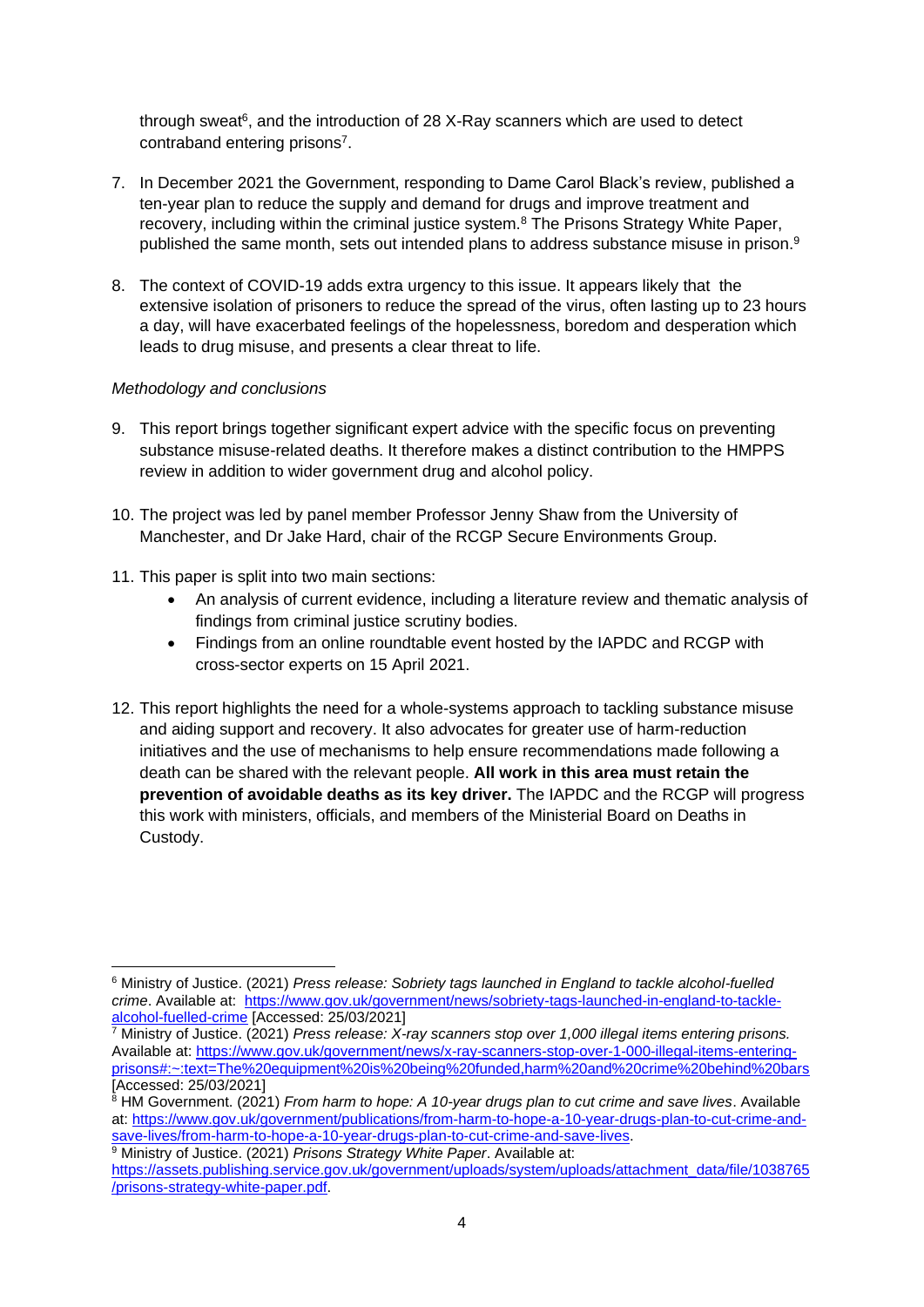## **Key recommendations**

## Evidence base

1. The number of substance misuse-related deaths in the criminal justice system is still unclear. The last dataset analysed for deaths in prison is now five years old. The **Office for National Statistics (ONS)** and **HMPPS** should collaborate again on a review to detail the current size of the problem in prisons, with similar work carried out for deaths on community probation. Understanding who is dying and their characteristics should inform the prioritisation of future work to prevent deaths.

## Sentencing

2. While funding has been sourced for the rollout of some Court-based Liaison and Diversion services (L&D) and Community Sentence Treatment Requirements (CSTRs), additional resources are still required to ensure greater coverage. Both initiatives help divert individuals with substance misuse problems away from short custodial sentences into treatment and help prevent deaths. However, for these to be effective, community drug and alcohol services need to be adequately resourced by the **Ministry of Justice, NHS England and NHS Wales** and the **Department of Health and Social Care** to ensure full coverage and reduce the waiting times between court sentence and treatment starting. Courts need to be informed about the availability of treatment in the community and provided with updates on treatment outcomes and evaluation.

## **Treatment**

3. Drug and alcohol misuse is often associated with, or caused by, wider social and economic issues. A streamlined approach which encourages services to be collaborative, and ideally colocated, is required to enable services to work in an integrated way in response to multiple social needs (including housing, employment, mental and physical health, and the effects of prior trauma) and not just achieving abstinence. **HMPPS, Ministry of Justice** and the **Department of Health and Social Care** should consider collaborative commissioning of providers, so they become 'catch-all' services rather than providers of a collection of different parts of an individual's recovery.

4. The increased use of the newly available formulation of prolonged-release buprenorphine as an opioid substitution therapy (OST), given as weekly or monthly injection, would help to reduce risk and improve the continuity of treatment to service users as they move between community and prisons. **Substance misuse commissioners and community providers** should work together to ensure continuity in its use.

5. The use of naloxone as a form of harm-reduction for opioid abuse should be expanded, with training provided to prison staff (and members of the public) to raise awareness of overdose response. The use of naloxone would help prevent deaths associated with opioid overdose in the general public and promote a greater awareness of risks relating to drugs. The rollout of staff training in the use of naloxone is already in place in most Approved Premises. **Relevant substance misuse commissioners and community providers** should work together to encourage its use.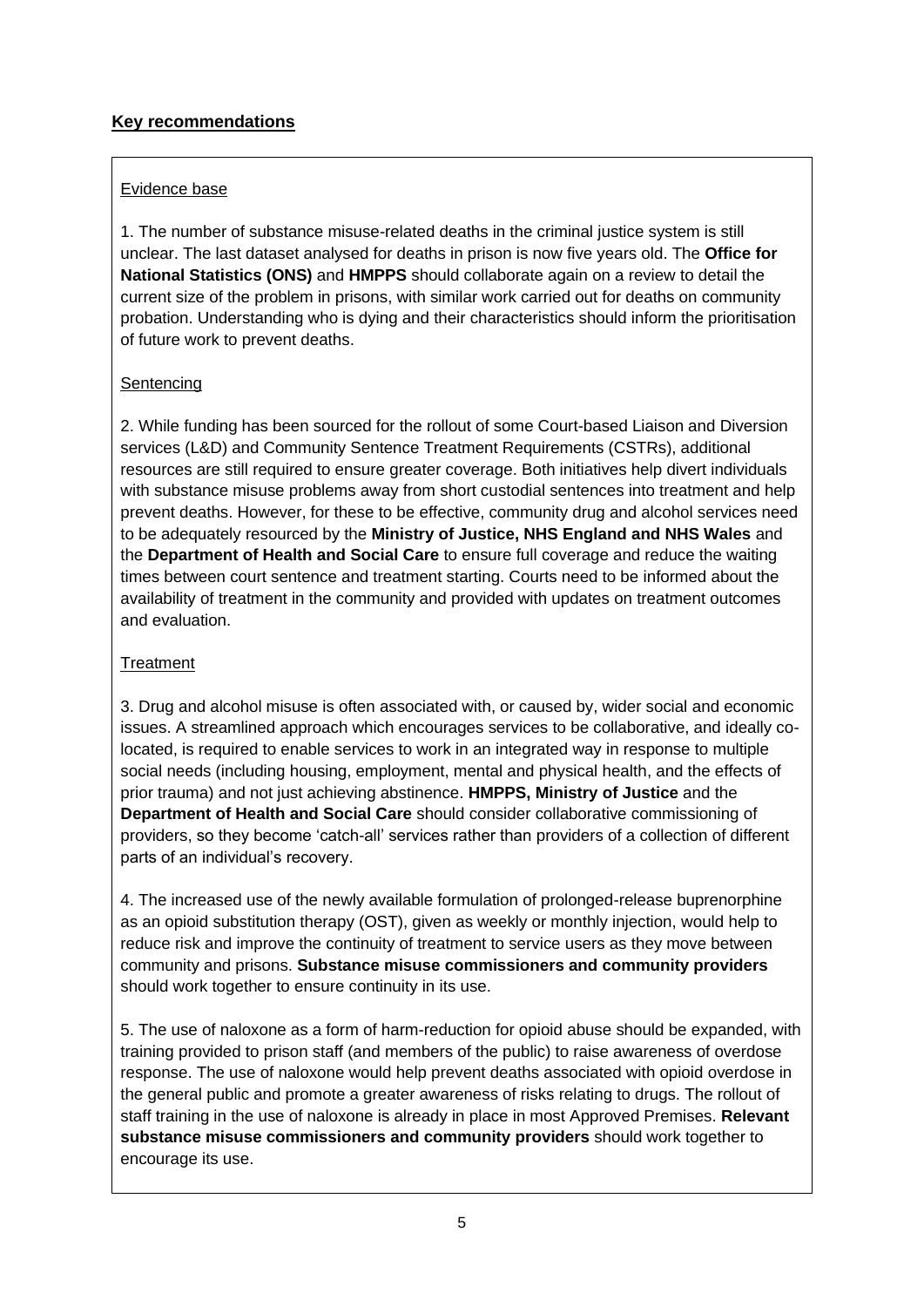6. **NHS England and NHS Wales, HMPPS** and the **Ministry of Justice** should set out a specific approach to substance misuse for women in the criminal justice system and wider community health to account for the large catchment areas of women's prisons and the specific needs and vulnerabilities of women, for example relating to domestic violence and coercion.

## Release from prison

7. People are at particular risk of substance misuse-related death when they transition between prison and the community. The introduction of 'bridging liaison' roles, created jointly by **HMPPS** and **NHS England and NHS Wales**, would reduce the risk of professionals working in silos and ensure continuity in treatment plans. Pre-release work should involve greater outreach from prisons to community services. This has a direct positive impact on an individual's compliance post-release and improves staff awareness of support available in the community.

### Learning lessons from a death

8. To enable the learning of lessons by services and establishments following a substancerelated death, independent recommendations made by **investigators and scrutiny bodies**  should be given to specific owners and made with the clear appreciation as to what changes are realistically possible. Greater attention needs to be paid to communication with, and the respectful involvement of, bereaved families. Recommendations and their responses should be centrally stored by agencies so that they can be easily accessed by both operational and policy staff so future deaths can be prevented. This should include jury verdicts as well as matters of concern raised by coroner-written PFDs. The establishment of a national oversight body would serve to ensure timely compliance with recommendations made by coroners and scrutiny bodies.

9. **Investigators of substance misuse-related deaths** should take into account both the clinical and security factors relevant to the incident. Where possible, scrutiny bodies should identify where there had been missed opportunities for diversion. Staff from the relevant agencies should be supported by their organisations during the investigation process.

10. **NHS England and Health Inspectorate Wales** should work in collaboration with investigators to ensure commissioned independent clinical reviewers who assist in investigations into substance misuse-related deaths are qualified and experienced in the subject area. Experienced reviewers should also be involved in investigations into deaths in Approved Premises, where they are currently not utilised.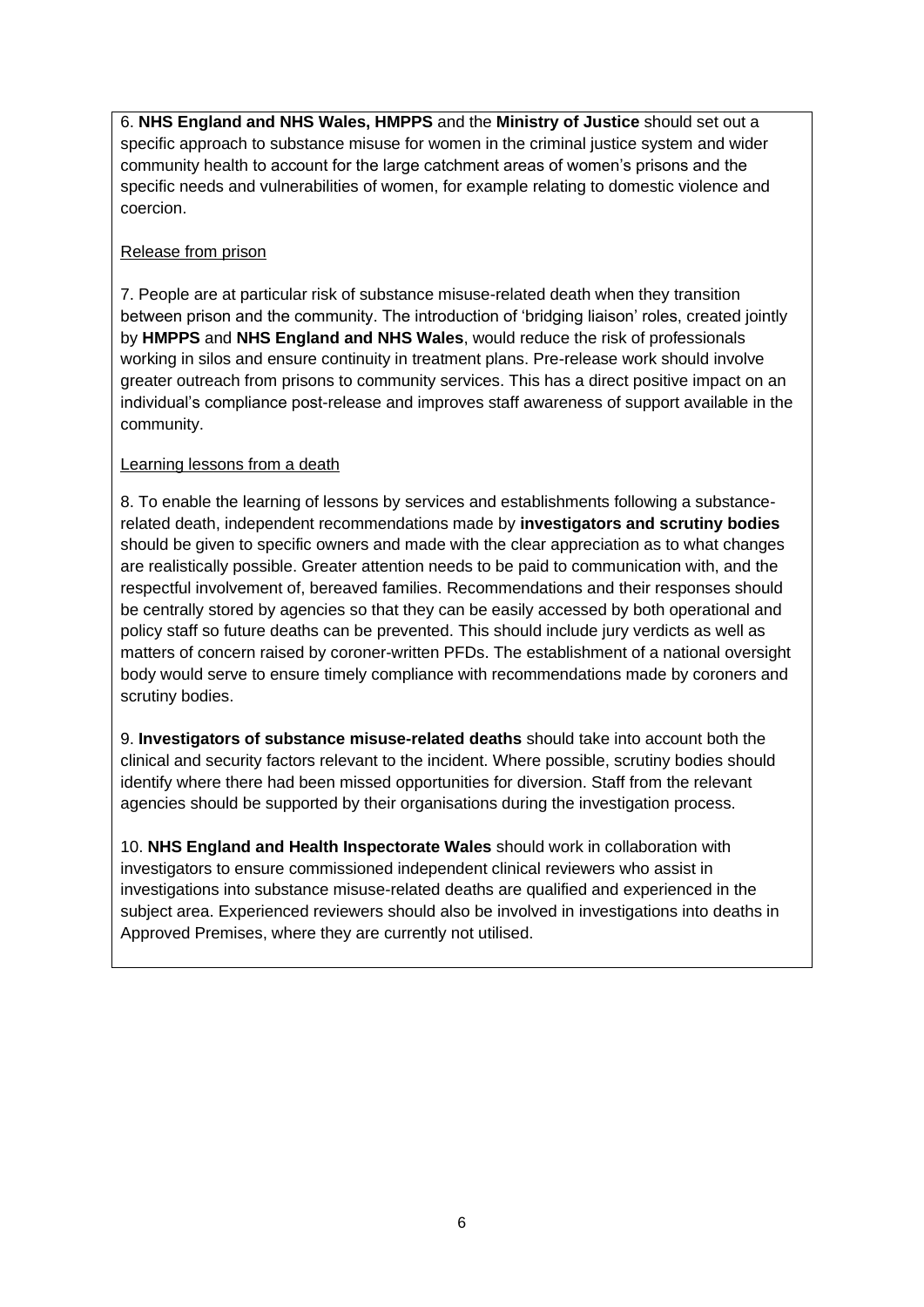### **Part one: Background to substance-misuse related deaths in the criminal justice system**

Drug and alcohol-related deaths in prison custody

*"…I'm stuck in hell where it's impossible to be a better man. I'm surrounded by drugs."<sup>10</sup>*

13. There remains a lack of clarity over the precise number of people who are dying from alcohol and drug misuse in the criminal justice system. In 2019, HMPPS worked with the Office for National Statistics (ONS) on a report relating to deaths in prison custody occurring between 2008 and 2016.<sup>11</sup> In total, 1,830 deaths were identified by linking the ONS death registration database with Coroner data and the HMPPS deaths in custody database. Eighty-eight of these were identified as being drug-related, with 12 also being identified as self-inflicted. Eighty-two of the deceased were male. The rate of drug-related prison deaths was relatively similar to male drug-related deaths in the community. Of the 88 prison deaths, opiates were the most common drug type mentioned on death certificates (62 mentions), with methadone, heroin and morphine the most common forms.



14. The classification of deaths in HMPPS Safety in Custody bulletins does not allow drugrelated deaths to be readily identified.<sup>12</sup> Most of these deaths are found in the category of 'other: non-natural' (ONN), but smaller numbers are included in other categories (for example as 'self-inflicted' where there is an inquest conclusion of suicide). Of the 88 drug-related deaths identified in the ONS report, 41 (47%) were classified as ONN by HMPPS, with a further 13 (15%) unclassified awaiting further information (and likely to become ONN once classified). Twenty-four (27%) of the deaths were in the self-inflicted category, and 10 (11%) had been classified as natural causes.

[https://static1.squarespace.com/static/5c5ae65ed86cc93b6c1e19a3/t/5ed5178d95645801a7a5e321/15910](https://static1.squarespace.com/static/5c5ae65ed86cc93b6c1e19a3/t/5ed5178d95645801a7a5e321/1591023614282/Keeping+Safe+-+FINAL+-+Dec+2017.pdf) [23614282/Keeping+Safe+-+FINAL+-+Dec+2017.pdf](https://static1.squarespace.com/static/5c5ae65ed86cc93b6c1e19a3/t/5ed5178d95645801a7a5e321/1591023614282/Keeping+Safe+-+FINAL+-+Dec+2017.pdf) [Accessed: 25/03/2021]

<sup>10</sup> Independent Advisory Panel on Deaths in Custody (2017) *Keeping safe - preventing suicide and selfharm in custody: Prisoners' views collated by the IAP*. Available at:

<sup>11</sup> Office for National Statistics (2016) *Drug-related deaths and suicide in prison custody in England and Wales: 2008 to 2016*. Available at

[https://www.ons.gov.uk/peoplepopulationandcommunity/birthsdeathsandmarriages/deaths/articles/drugrelat](https://www.ons.gov.uk/peoplepopulationandcommunity/birthsdeathsandmarriages/deaths/articles/drugrelateddeathsandsuicideinprisoncustodyinenglandandwales/2008to2016) [eddeathsandsuicideinprisoncustodyinenglandandwales/2008to2016](https://www.ons.gov.uk/peoplepopulationandcommunity/birthsdeathsandmarriages/deaths/articles/drugrelateddeathsandsuicideinprisoncustodyinenglandandwales/2008to2016) [Accessed: 25/03/2021)

<sup>12</sup> [Ministry of Justice and Her Majesty's Prison and Probation Service. \(2021\)](https://www.gov.uk/government/collections/safety-in-custody-statistics) *[Safety in Custody quarterly:](https://www.gov.uk/government/collections/safety-in-custody-statistics)  [update to September 2020.](https://www.gov.uk/government/collections/safety-in-custody-statistics)* [Available at https://www.gov.uk/government/collections/safety-in-custody](https://www.gov.uk/government/collections/safety-in-custody-statistics)[statistics](https://www.gov.uk/government/collections/safety-in-custody-statistics) [\[Accessed: 25/03/2021\]](https://www.gov.uk/government/collections/safety-in-custody-statistics)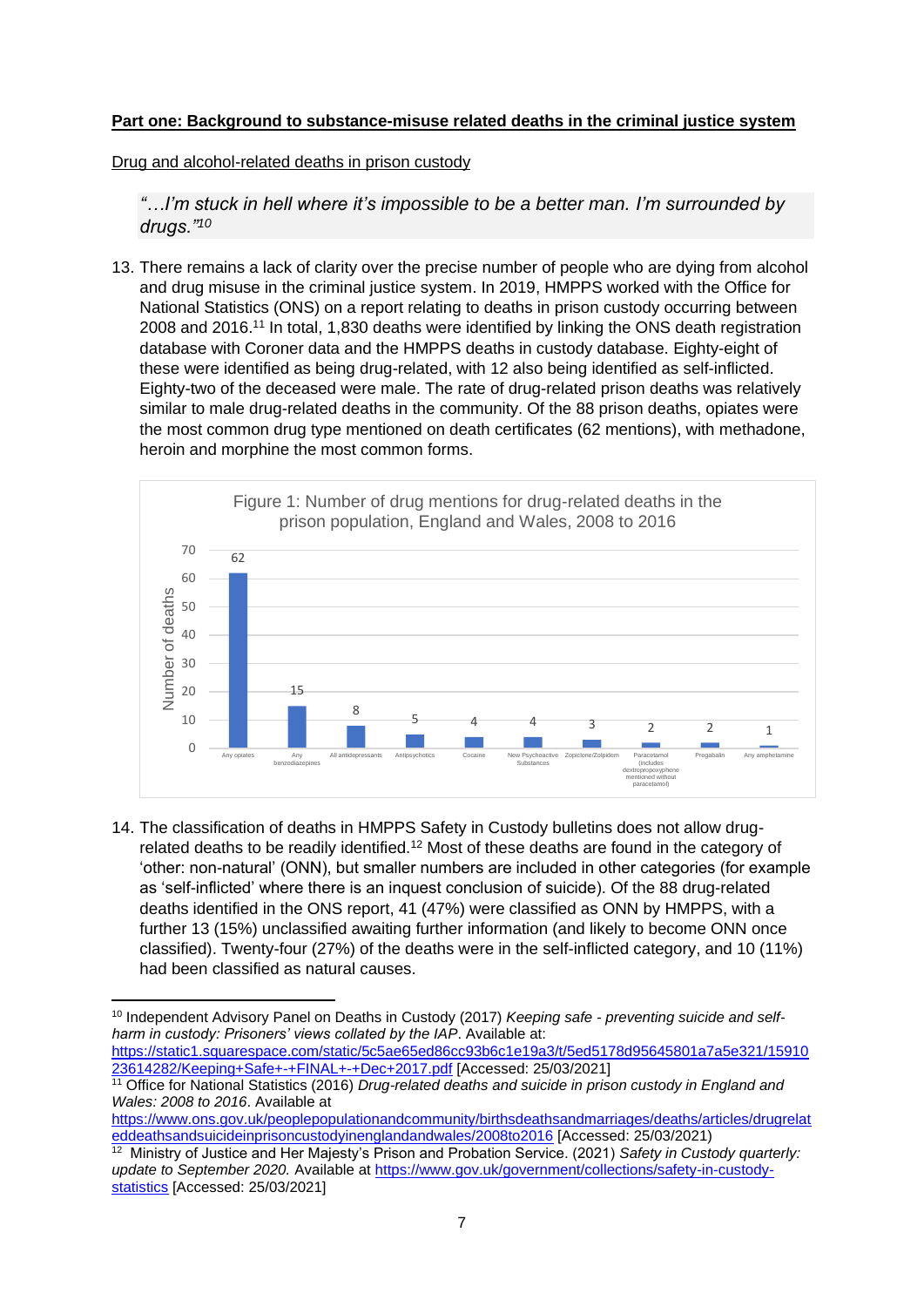- 15. The ONN category includes a small number of unrelated deaths, such as accidents, but mostly consists of those related to drugs, so offers a useful proxy measure. Historically there were comparatively few deaths in this category until 2010-12, when an increase into double figures can be seen. This was the result of a number of deaths from the toxic effects of combining methadone and other prescription drugs such as pregabalin and gabapentin (often supplemented by other illicit drugs). Major reviews by HMPPS and NHSE resulted in changes to practice around prescribing and supervising the administration of such drugs, and there was a return to lower levels of ONN deaths in 2013-14.
- 16. A second, more dramatic increase in deaths within this category can then be discerned from 2015 onwards, reaching a peak of 50 in 2018 (and with 11 cases still awaiting classification because of delayed inquests, this is likely to be higher). Many cases since 2015 have been attributed to synthetic cannabinoid toxicity and other effects of the use of psychoactive substances, sometimes alongside prescription or other illicit drugs.

Recommendation: The number of substance misuse-related deaths in the criminal justice system is still unclear. The last dataset analysed for deaths in prison is now five years old. The **Office for National Statistics (ONS)** and **HMPPS** should collaborate again on a review to detail the current size of the problem in prisons, with similar work carried out for deaths on community probation. Understanding who is dying and their characteristics should inform the prioritisation of future work to prevent deaths.



17. Substance misuse is related to self-inflicted deaths. A national census of prisoner suicides between 1999 and 2007 found drug dependence to be significant in explaining suicides with the first week of custody.<sup>13</sup> Such deaths are avoidable. For example, research led by the National Confidential Inquiry into Suicide and Safety demonstrates a dramatic fall in self-

<sup>13</sup> N. Humber, M. Piper, L. Appleby, J. Shaw. (2011) 'Characteristics of and trends in subgroups of prisoner suicides in England and Wales', *Psychological Medicine*. Available at: [https://www.cambridge.org/core/journals/psychological-medicine/article/abs/characteristics-of-and-trends](https://www.cambridge.org/core/journals/psychological-medicine/article/abs/characteristics-of-and-trends-in-subgroups-of-prisoner-suicides-in-england-and-wales/D400EDBD6367B17CE94372D5D12C2BEF/)[in-subgroups-of-prisoner-suicides-in-england-and-wales/D400EDBD6367B17CE94372D5D12C2BEF/](https://www.cambridge.org/core/journals/psychological-medicine/article/abs/characteristics-of-and-trends-in-subgroups-of-prisoner-suicides-in-england-and-wales/D400EDBD6367B17CE94372D5D12C2BEF/) [Accessed 09/12/2021]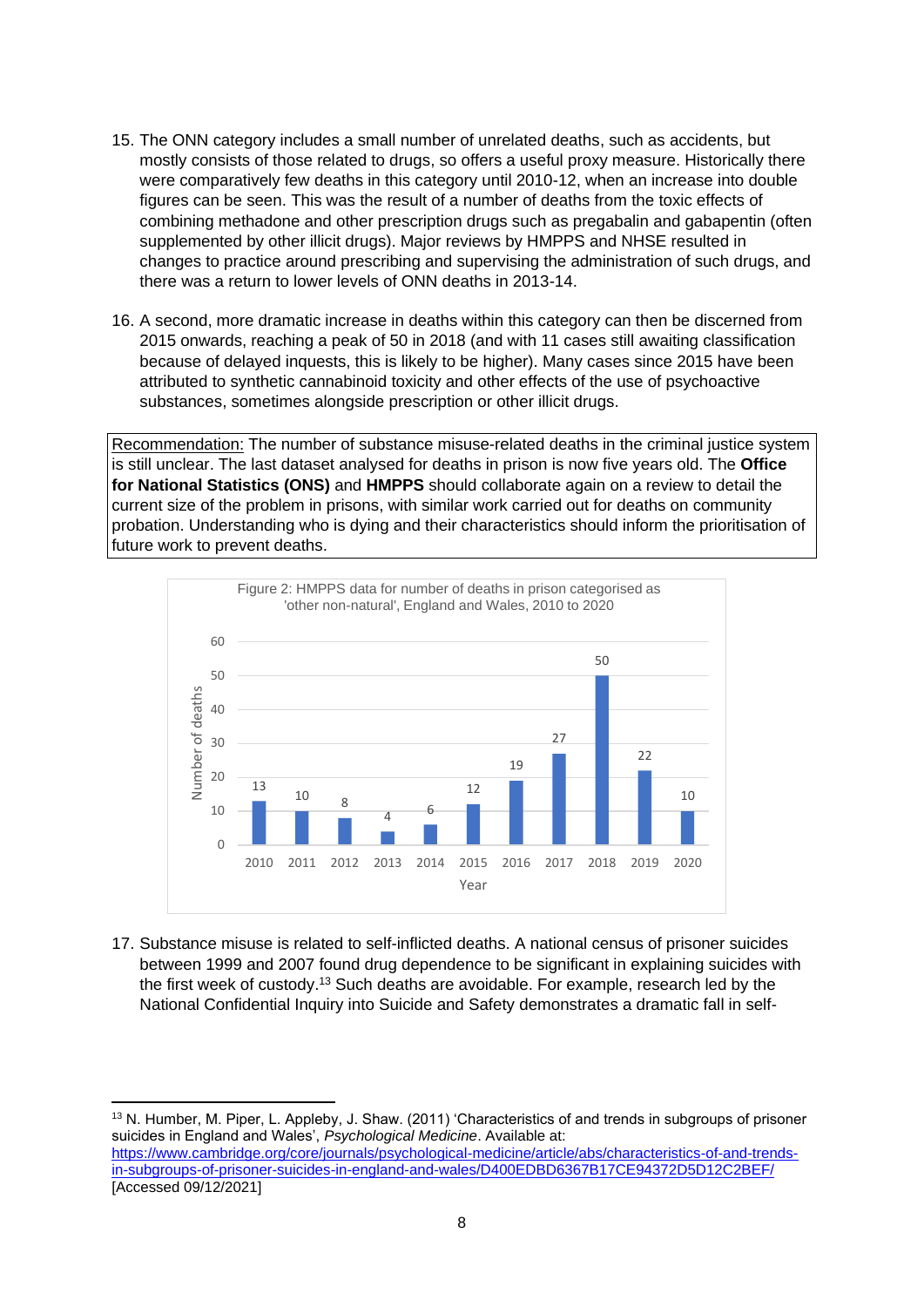inflicted deaths in prison following the introduction of integrated drug treatment in prison from 2006 onwards.<sup>14</sup>

Drug and alcohol-related deaths on licence following release from prison

- 18. Until recently, HMPPS Deaths of Offenders in the Community<sup>15</sup> bulletins have used categories that do not allow the identification of deaths related to drugs and alcohol. The 2019-20 bulletin explains that an examination of a sample of cases had revealed that drugrelated deaths are for the most part being recorded as 'self-inflicted'. A more detailed classification system was introduced in the 2019-20 publication, and shows 99 post-release deaths (61% of the total of 162 such deaths in the self-inflicted category, and 22% of the total of 458 post-release deaths) described as 'self-inflicted: drug overdose'. The commentary is clear that many of these are not deaths that would fit the definition of self-inflicted in the prison statistics, or be categorised as suicide by ONS. It should be noted that a further 98 post-release deaths were unclassified awaiting further information, and it is likely that this includes further drug-related deaths. Twenty-two (22%) of the 'self-inflicted: drug overdose' deaths occurred within 28 days of release.
- 19. The 2020-21 publication shows the number of deaths described as 'self-inflicted: drug overdose' increased from 99 the previous year to 146.<sup>16</sup> Of these, 36 occurred within 28 days of release.
- 20. The more detailed classifications cannot be applied retrospectively, but it is reasonable to assume that a similarly large proportion of deaths classified as 'self-inflicted' in previous years were drug-related. The numbers of 'self-inflicted' (and unclassified) deaths have risen in recent years, in part because the population on post-release supervision increased following the introduction of measures in the Offender Rehabilitation Act in 2015.
- 21. There is considerable evidence to suggest that people who have recently left prison are at a higher risk of death. One study suggested that male prisoners are 29 times more likely to die in the first week after release when compared to the general population<sup>17</sup>, while another suggested the risk of dying in the first two weeks following release was eight times higher for former prisoners who use drugs compared to those who do not<sup>18</sup>. Such deaths could occur following release owing to lower tolerance, a lack of awareness of the strength of drugs recently introduced to the community and an element of 'celebration' of having been released<sup>19</sup>.

[update-to-march-2020](https://www.gov.uk/government/statistics/deaths-of-offenders-in-the-community-annual-update-to-march-2020) [Accessed: 25/03/2021]

<sup>&</sup>lt;sup>14</sup> The National Confidential Inquiry and the Offender Health Research Network at the University of Manchester, National Offender Management Service at the Ministry of Justice and Offender Health at the Department of Health, 'National Study of Self-Inflicted Death by Prisoners 2008-2010. Available at: [https://www.research.manchester.ac.uk/portal/files/70238158/report\\_2013.pdf](https://www.research.manchester.ac.uk/portal/files/70238158/report_2013.pdf) [Accessed 09/12/2021] <sup>15</sup> Ministry of Justice. (2020) *Deaths of Offenders in the Community, annual update to March 2020.* Available at [https://www.gov.uk/government/statistics/deaths-of-offenders-in-the-community-annual-](https://www.gov.uk/government/statistics/deaths-of-offenders-in-the-community-annual-update-to-march-2020)

<sup>16</sup> Ministry of Justice. (2021) *Deaths of Offenders in the Community, annual update to March 2021.* Available at<https://www.gov.uk/government/statistics/deaths-of-offenders-in-the-community-2020-to-2021> [Accessed: 13/12/2021]

<sup>&</sup>lt;sup>17</sup> Farrell, M. and Marsden, J. (2008) 'Acute risk of drug-related death among newly released prisoners in England and Wales', Addiction,103, 2: 251-55.

<sup>18</sup> Merrall, E.LC., Karmininia, A., Binswanger, I.A., Hobbs, M.S., Farrell, M., Marsden, J., Hutchinson, S.J. and Bird, S.M. (2010) 'Meta-analysis of drug-related deaths soon after release from prison', Addiction, 105: 1545-54.

<sup>19</sup> Phillips, J., Gelsthorpe, L., Padfield N., Buckingham, S. (2016) *Non-natural deaths following prison and police custody*, Manchester: Equality and Human Rights Commission.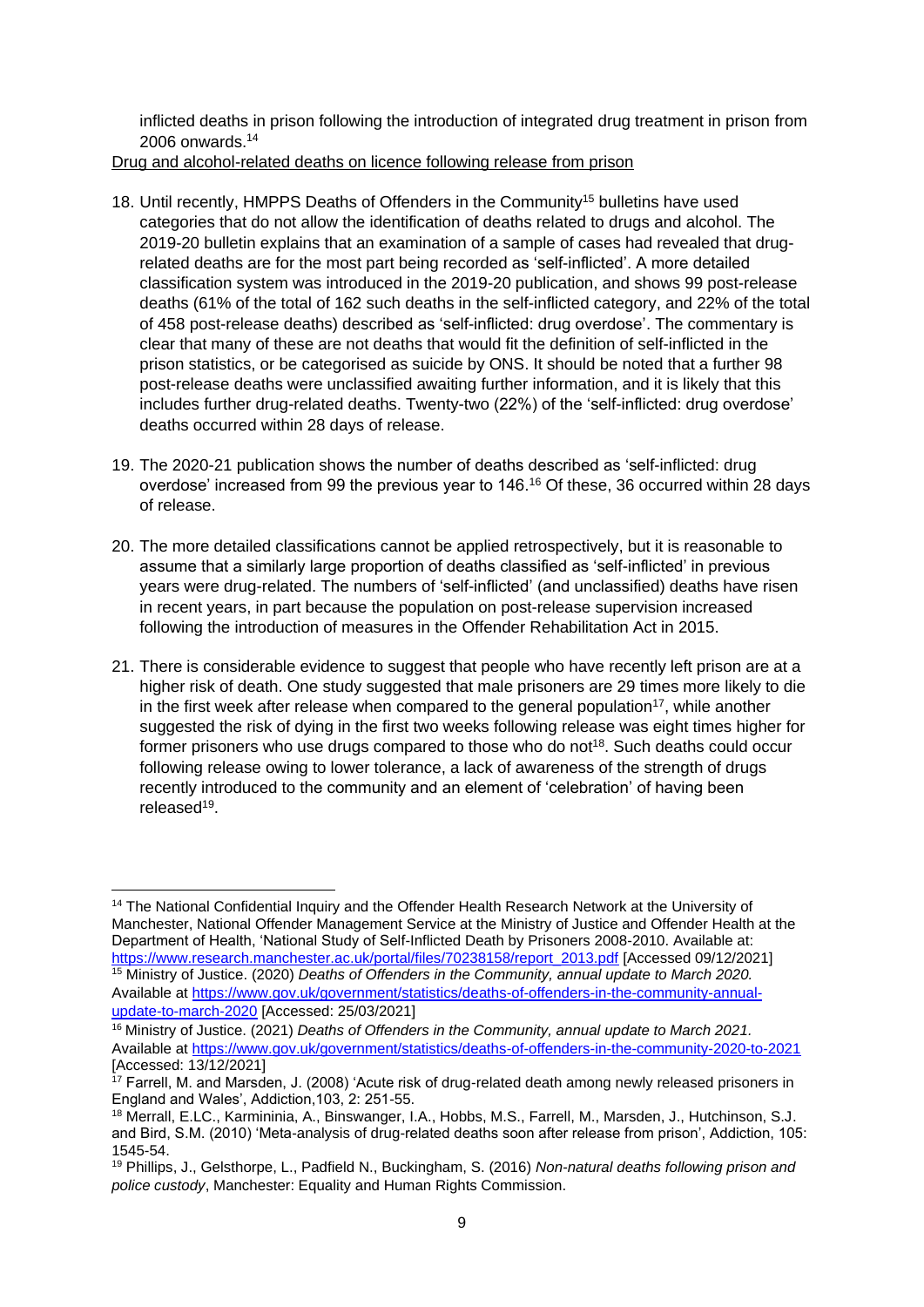- 22. Approved Premises (APs) are used to accommodate some prison leavers who are assessed as presenting a higher risk of harm to the public. A 2017 report<sup>20</sup> by the Prisons and Probation Ombudsman (PPO) outlined that between 2012 and 2017, 29 deaths in APs had been investigated involving individuals whose death was drug-related or who had an identified history of substance misuse. Of these deaths, the majority involved the mixing of two or more substances (most commonly alcohol and opiates) and 11 of the 29 deaths occurred within the first two weeks after release. The review highlighted the need for all substances including psychoactive substances to be tested throughout the resident's stay, to build routine interactions to help prevent missed opportunities for signs of distress, and for the AP manual to provide guidance on drug-related issues for staff.
- 23. Substance misuse is a relevant factor in deaths within other places of detention across the criminal justice system. The Independent Office for Police Conduct (IOPC) 2020/21 annual report $21$  outlined that of the 19 individuals who died in or following police custody, 14 of them had links to drugs or alcohol. This means that they were either in possession of, intoxicated by, or had known issues with drugs or alcohol. A year earlier, the number was 14 out of 18 individuals. Of these deaths, eight (2020/21) and seven (2019/2020) were judged by a toxicology report to have been directly caused by substance misuse.
- 24. The impact of alcohol misuse among those in the criminal justice system also should not be ignored. This is evidenced by HMI Probation's 2019/2020 annual report<sup>22</sup>, which indicated that of those on probation, 42% of individuals identified as having alcohol issues whilst 41% reported drug concerns. Additionally, the link between alcohol abuse and criminality is evidenced by a matching exercise between the Public Health England (PHE) managed National Drug Treatment Monitoring System (NDTMS) and the Public National Computer (PNC). This showed that of the clients accessing treatment solely for alcohol in 2012, 44% could be matched between the NDTMS and the PNC.<sup>23</sup>
- 25. Alcohol is also often implicated in drug-related deaths which are otherwise often recorded as overdoses. Alcohol is a central nervous system depressant and compounds the effects of other central nervous system depressant substances, including illicit and prescribed drugs (such as opioids, benzodiazepines and gabapentinoids). In addition to being associated with drug use, the longer-term impacts of alcohol often lead to comorbid mental and physical health problems which can result in death.<sup>24</sup> Such concerns will be amplified in the offender population, where the average life expectancy is far lower than in the general public.<sup>25</sup>

<sup>20</sup> Prisons and Probation Ombudsman. (2017) 'Approved Premises – Substance misuse', *Learning Lessons Bulletin: Fatal Incidents Investigations*, 14: 1-12

<sup>21</sup> Independent Officer for Police Conduct (2021) *Deaths during or following police contact: Statistics for England and Wales 2020/21.* Available at [deaths\\_during\\_following\\_police\\_contact\\_202021.pdf](https://policeconduct.gov.uk/sites/default/files/Documents/statistics/deaths_during_following_police_contact_202021.pdf)  [\(policeconduct.gov.uk\)](https://policeconduct.gov.uk/sites/default/files/Documents/statistics/deaths_during_following_police_contact_202021.pdf) [Accessed:25/03/2021]

<sup>22</sup> Her Majesty's Inspectorate of Probation (2020) *2019/2020 Annual Report: Inspections of probation services.* Available at: [https://www.justiceinspectorates.gov.uk/hmiprobation/wp](https://www.justiceinspectorates.gov.uk/hmiprobation/wp-content/uploads/sites/5/2020/12/2019-2020-Annual-Report-Inspection-of-probation-services.pdf)[content/uploads/sites/5/2020/12/2019-2020-Annual-Report-Inspection-of-probation-services.pdf](https://www.justiceinspectorates.gov.uk/hmiprobation/wp-content/uploads/sites/5/2020/12/2019-2020-Annual-Report-Inspection-of-probation-services.pdf) [Accessed: 25/03/2021]

<sup>23</sup> Ministry of Justice and Public Health England (2017) The impact of community-based drug and alcohol treatment on re-offending. Available at: [PHE-MoJ-experimental-MoJ-publication-version.pdf](https://assets.publishing.service.gov.uk/government/uploads/system/uploads/attachment_data/file/674858/PHE-MoJ-experimental-MoJ-publication-version.pdf)  [\(publishing.service.gov.uk\)](https://assets.publishing.service.gov.uk/government/uploads/system/uploads/attachment_data/file/674858/PHE-MoJ-experimental-MoJ-publication-version.pdf) [Accessed on 03/09/2021]

<sup>24</sup> Royal College of Psychiatrists (2020) *Detainees with substance use disorders in police custody: Guidelines for clinical management (fifth edition)*. Available at: [college-report-cr227.pdf \(fflm.ac.uk\)](https://fflm.ac.uk/wp-content/uploads/2020/12/college-report-cr227.pdf) [Accessed: 13/09/2021]

<sup>&</sup>lt;sup>25</sup> Independent Advisory Panel on Deaths in Custody & The Royal College of Nursing (2020) Avoidable natural deaths in prison custody: putting things right. Available at: [200929+IAP-RCN+-](https://static1.squarespace.com/static/5c5ae65ed86cc93b6c1e19a3/t/5f736f57ef92df5643a3a461/1601400665948/200929+IAP-RCN+-+prevention+of+natural+deaths+in+custody+-+final+for+publication.pdf)

[<sup>+</sup>prevention+of+natural+deaths+in+custody+-+final+for+publication.pdf \(squarespace.com\)](https://static1.squarespace.com/static/5c5ae65ed86cc93b6c1e19a3/t/5f736f57ef92df5643a3a461/1601400665948/200929+IAP-RCN+-+prevention+of+natural+deaths+in+custody+-+final+for+publication.pdf) [Accessed: 13/09/2021]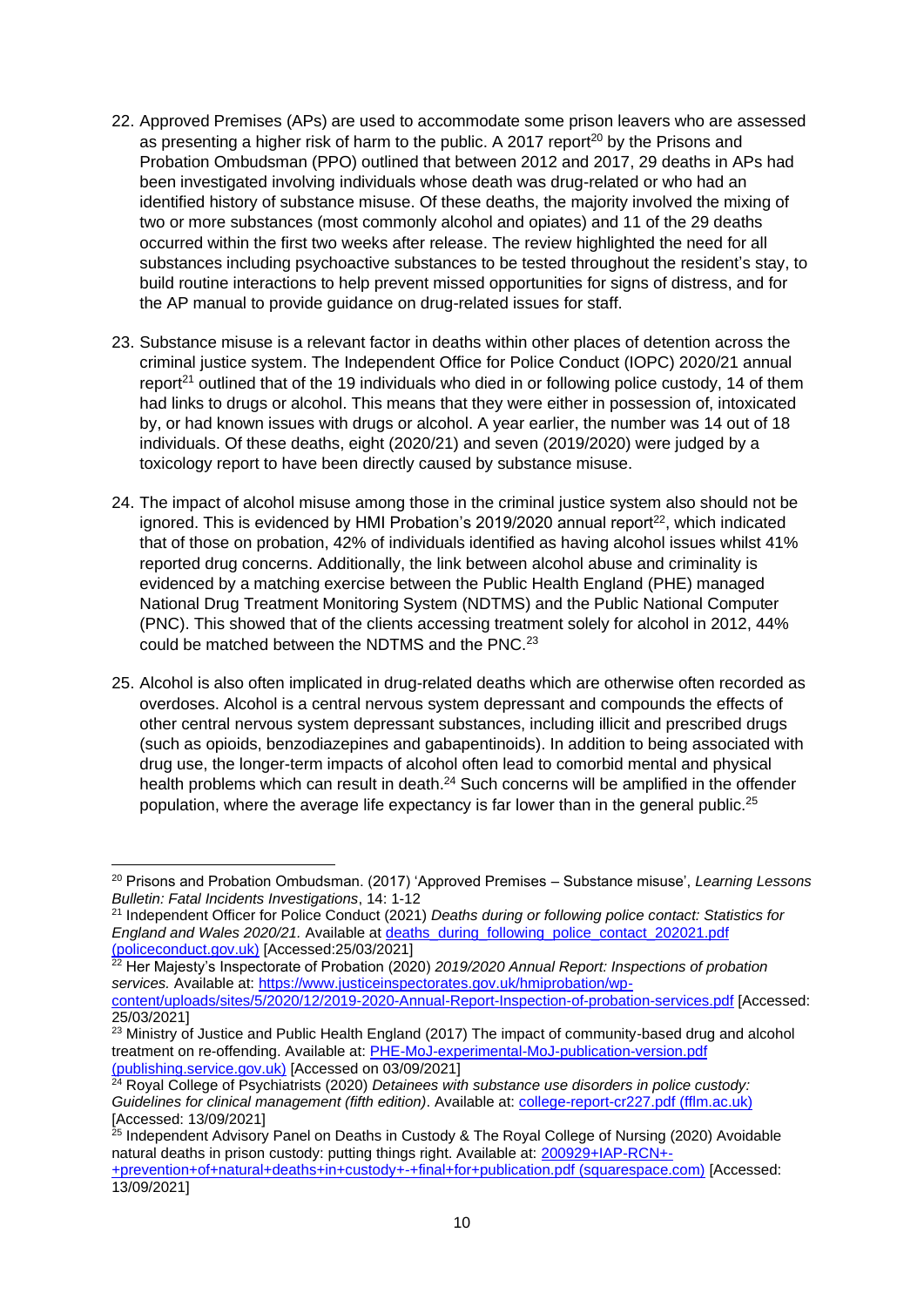#### Insight from scrutiny bodies

- 26. The PPO's 2019/2020 annual report<sup>26</sup> indicated signs of early promise in the impact of the 2019 HMPPS drug strategy on substance-related deaths. It suggested that this could be due to the requirement for prisons to develop their own local strategies to combat substance misuse.
- 27. The same report, however, highlighted the continuation of deaths relating to psychoactive substances (PS) which, in addition to causing physical reactions, have also been linked to the deterioration of mental health and eventual acts of self-harm and suicide. 'PS', in broad terms, refers to drugs intended to imitate the main effects of common drugs, such as cannabis, stimulants and hallucinogenics, and are often sold in prisons under names such as 'Spice' or 'Black mamba'. The PPO explains that these drugs vary in strength and effect, often resulting in unpredictable behaviour. Even a small dose of PS can prove fatal. One man died having had his cigarette 'spiked' by others who wished to gauge the impact of it before taking it themselves.<sup>27</sup>
- 28. The PPO's 2020/2021 annual report highlighted that during the pandemic there has been no reduction in the use of drugs in prison, and despite the COVID-19 lockdown the supply of substances has shown little evidence of slowing.<sup>28</sup>
- 29. The impact of substance abuse on those in the criminal justice system can lead to problematic debt levels, worsening mental health and bullying. There is also a collateral impact on staff, ranging from the need to attend to emergency situations involving those under the influence of drugs to the responses required to address violence caused through debt. This frequently means staff cannot undertake planned activities or respond to other demands.
- 30. A thematic analysis of 18-months' worth of scrutiny body reports evaluated search terms associated with substance misuse and indicated that 'debt' was the most commonly cited. Reports, particularly from prison Independent Monitoring Boards (IMBs), suggest that aside from worsening mental health, debt levels also lead to violence towards other prisoners and staff as individuals look to be placed in segregation to avoid repercussions. One prisoner, responding to the IAPDC 'Keeping Safe' consultation in 2017, has previously explained:

" …*debt causes bullying and bullying causes stress and stress causes irrational thinking which causes self-harm*" 29

31. Another respondent set out the impact on individuals and their families:

*"I have no power! I can't take away all the phones that keep the drug trade going inside here giving everyone concerned problems which include family, friend etc* 

<sup>&</sup>lt;sup>26</sup> Prisons and Probation Ombudsman (2020) Annual Report 2019/20. Available at: [https://s3-eu-west-](https://s3-eu-west-2.amazonaws.com/ppo-prod-storage-1g9rkhjhkjmgw/uploads/2020/11/6.6752_PPO_Prisons-and-Probation-Ombudsman-Annual-Report-2019_20_v8_WEB.pdf)[2.amazonaws.com/ppo-prod-storage-1g9rkhjhkjmgw/uploads/2020/11/6.6752\\_PPO\\_Prisons-and-](https://s3-eu-west-2.amazonaws.com/ppo-prod-storage-1g9rkhjhkjmgw/uploads/2020/11/6.6752_PPO_Prisons-and-Probation-Ombudsman-Annual-Report-2019_20_v8_WEB.pdf)[Probation-Ombudsman-Annual-Report-2019\\_20\\_v8\\_WEB.pdf](https://s3-eu-west-2.amazonaws.com/ppo-prod-storage-1g9rkhjhkjmgw/uploads/2020/11/6.6752_PPO_Prisons-and-Probation-Ombudsman-Annual-Report-2019_20_v8_WEB.pdf) [Accessed 09/12/2021]

<sup>27</sup> Prisons and Probation Ombudsman (2015) 'New Psychoactive Substances', *Learning Lessons Bulletin: Fatal incident Investigations*, 9: 1-5

<sup>28</sup> Prisons and Probation Ombudsman (2021) *Annual Report 2020/21*. Available at: [https://s3-eu-west-](https://s3-eu-west-2.amazonaws.com/ppo-prod-storage-1g9rkhjhkjmgw/uploads/2021/09/6.7333_PPO_Annual-Report-and-Accounts-202021_v5_WEB.pdf)[2.amazonaws.com/ppo-prod-storage-1g9rkhjhkjmgw/uploads/2021/09/6.7333\\_PPO\\_Annual-Report-and-](https://s3-eu-west-2.amazonaws.com/ppo-prod-storage-1g9rkhjhkjmgw/uploads/2021/09/6.7333_PPO_Annual-Report-and-Accounts-202021_v5_WEB.pdf)[Accounts-202021\\_v5\\_WEB.pdf.](https://s3-eu-west-2.amazonaws.com/ppo-prod-storage-1g9rkhjhkjmgw/uploads/2021/09/6.7333_PPO_Annual-Report-and-Accounts-202021_v5_WEB.pdf) [Accessed 09/12/2021]

<sup>29</sup> Independent Advisory Panel on Deaths in Custody (2017) *Keeping safe - preventing suicide and selfharm in custody: Prisoners' views collated by the IAP*. Available at:

[https://static1.squarespace.com/static/5c5ae65ed86cc93b6c1e19a3/t/5ed5178d95645801a7a5e321/15910](https://static1.squarespace.com/static/5c5ae65ed86cc93b6c1e19a3/t/5ed5178d95645801a7a5e321/1591023614282/Keeping+Safe+-+FINAL+-+Dec+2017.pdf) [23614282/Keeping+Safe+-+FINAL+-+Dec+2017.pdf](https://static1.squarespace.com/static/5c5ae65ed86cc93b6c1e19a3/t/5ed5178d95645801a7a5e321/1591023614282/Keeping+Safe+-+FINAL+-+Dec+2017.pdf) [Accessed: 25/03/2021]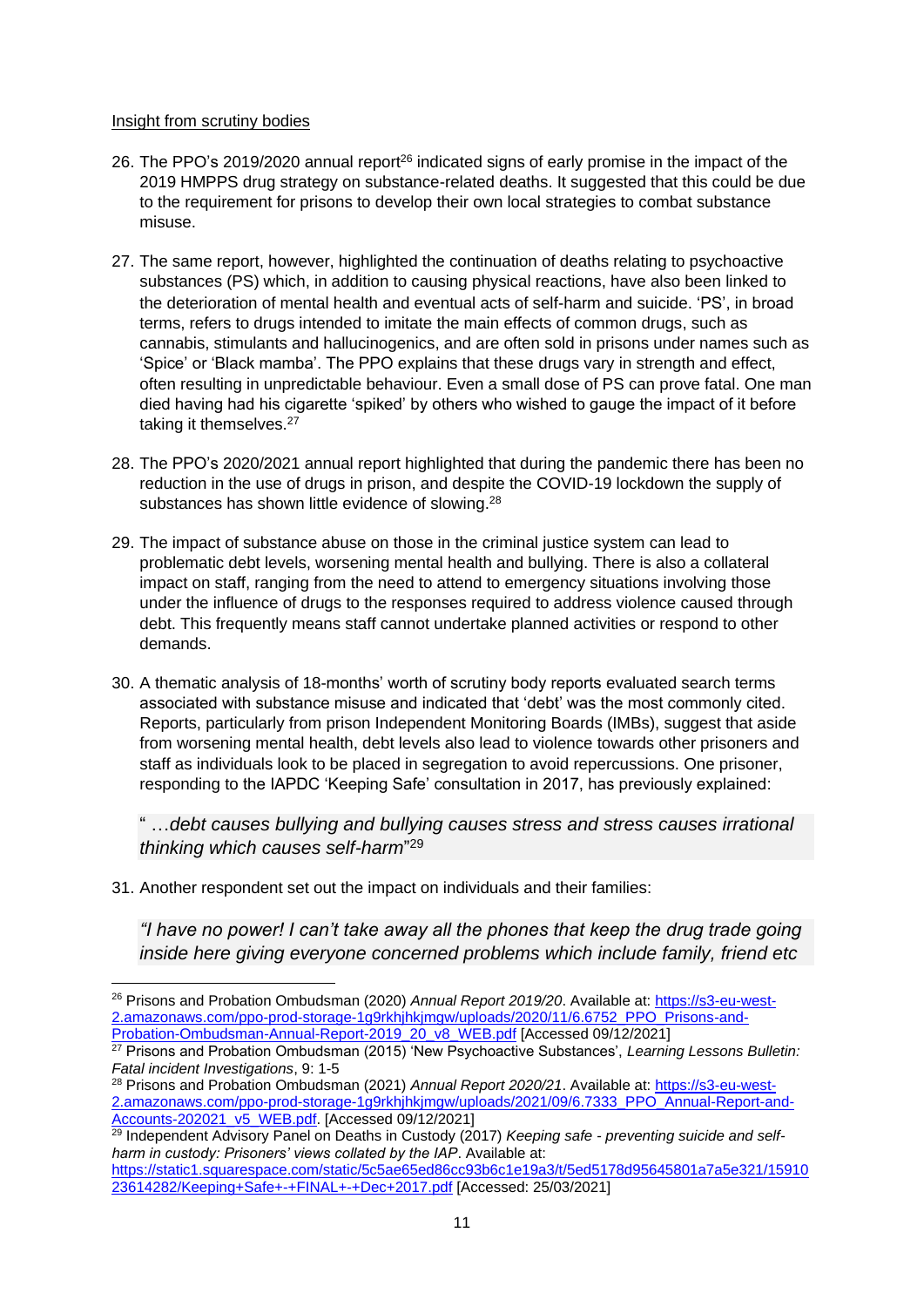*who are sent text demanding money for Spice that there loved ones have built up to pay so they don't get a beating. So when the visits come and your sat on the visit trying to explain why your in debt and leaving the visit with so much guilt you can't cope anymore and if by chance you get out without too many problems, you are then faced with the addiction you got while in prison."<sup>30</sup>*

- 32. A further issue raised in the analysis of scrutiny reports was the trading and diversion of prescription medication – for example, anti-depressants and anti-psychotics – between prisoners. To combat this, prisons such as HMP Featherstone have started random checks<sup>31</sup> on those holding medication.<sup>32</sup> There is a tension between adhering to the principle of 'equivalence' and wanting to provide prisoners with their medication to look after themselves, with the requirement to minimise the impact on safety aspects associated with misuse of prescription medication.
- 33. The impact of the COVID-19 pandemic on drugs in prison has apparently been mixed. While some IMBs have reflected positively that reduced drug circulation has resulted in less violence and better wellbeing, some have commented that it has increased the production of illicitly made alcohol and, in some cases, led to a greater number of drugs being smuggled into prisons through a variety of methods including in parcels being thrown over the wall or by soaking letters, including mail disguised as Rule 39 articles, in psychoactive substances. Her Majesty's Inspectorate of Prisons (HMIP) has reflected that in-person drug treatment services were greatly reduced due to COVID-19, although support staff attempted to engage with their service users through alternative means such as distributing 'treatment packs' to complete<sup>33</sup>.
- 34. While scrutiny bodies are concerned about the availability of drugs within the estate, and the impact of their circulation, positive examples of practice are also provided. These include the use of therapeutic groups, engagement with external drug projects, peer support and the introduction of drug free units. The use of naloxone, a drug used to reverse the impact of opioid overdose, has been praised, particularly regarding the offer of training in its use prior to release. In some prisons this is extended beyond opiate users $34$ . Trials in Scotland relating to similar uses of naloxone have previously had positive results $35$ .
- 35. The 2019/2020 HMI Probation report suggested that, in many cases, insufficient services are available for those service users deemed to have substance misuse issues. HMI Probation also raised ongoing issues relating to partnership working and information sharing between probation and substance treatment services, particularly when treatment is not stipulated through a court requirement and probation staff have made a referral from their own

 $30$  Ibid.

<sup>&</sup>lt;sup>31</sup> Many prisons do random checks on in-possession prescriptions. However, such inspections require close collaboration between security and healthcare staff in-order for the checks to be consistent. This is not always possible with short staffing levels.

<sup>&</sup>lt;sup>32</sup> Independent Monitoring Boards (2021) Annual Report of the Independent Monitoring Board at HMP *Featherstone: For reporting year 1 November 2019 – 31 October 2020.* Available at: [https://s3-eu-west-](https://s3-eu-west-2.amazonaws.com/imb-prod-storage-1ocod6bqky0vo/uploads/2021/01/AR-Featherstone-2019-20-for-circulation.pdf)[2.amazonaws.com/imb-prod-storage-1ocod6bqky0vo/uploads/2021/01/AR-Featherstone-2019-20-for](https://s3-eu-west-2.amazonaws.com/imb-prod-storage-1ocod6bqky0vo/uploads/2021/01/AR-Featherstone-2019-20-for-circulation.pdf)[circulation.pdf](https://s3-eu-west-2.amazonaws.com/imb-prod-storage-1ocod6bqky0vo/uploads/2021/01/AR-Featherstone-2019-20-for-circulation.pdf) [Accessed: 25/03/2021]

<sup>33</sup> [HM Chief Inspector of Prisons \(2020\)](https://www.justiceinspectorates.gov.uk/hmiprisons/wp-content/uploads/sites/4/2020/09/Whitemoor-web-2020-1.pdf) *[Report on a scrutiny visit to HMP Whitemoor](https://www.justiceinspectorates.gov.uk/hmiprisons/wp-content/uploads/sites/4/2020/09/Whitemoor-web-2020-1.pdf)*[. Available at:](https://www.justiceinspectorates.gov.uk/hmiprisons/wp-content/uploads/sites/4/2020/09/Whitemoor-web-2020-1.pdf)  [https://www.justiceinspectorates.gov.uk/hmiprisons/wp-content/uploads/sites/4/2020/09/Whitemoor-web-](https://www.justiceinspectorates.gov.uk/hmiprisons/wp-content/uploads/sites/4/2020/09/Whitemoor-web-2020-1.pdf)[2020-1.pdf](https://www.justiceinspectorates.gov.uk/hmiprisons/wp-content/uploads/sites/4/2020/09/Whitemoor-web-2020-1.pdf) [\[Accessed: 25/03/2021\]](https://www.justiceinspectorates.gov.uk/hmiprisons/wp-content/uploads/sites/4/2020/09/Whitemoor-web-2020-1.pdf)

<sup>&</sup>lt;sup>34</sup>Independent Monitoring Board (2020) Annual Report of the Independent Monitoring Board at HMP *Springhill: For reporting year 1 January - 31 December 2019.* Available at: [https://s3-eu-west-](https://s3-eu-west-2.amazonaws.com/imb-prod-storage-1ocod6bqky0vo/uploads/2020/05/Springhill-2019-Annual-Report-for-circulation.pdf)[2.amazonaws.com/imb-prod-storage-1ocod6bqky0vo/uploads/2020/05/Springhill-2019-Annual-Report-for](https://s3-eu-west-2.amazonaws.com/imb-prod-storage-1ocod6bqky0vo/uploads/2020/05/Springhill-2019-Annual-Report-for-circulation.pdf)[circulation.pdf](https://s3-eu-west-2.amazonaws.com/imb-prod-storage-1ocod6bqky0vo/uploads/2020/05/Springhill-2019-Annual-Report-for-circulation.pdf) [Accessed: 25/03/2021]

<sup>&</sup>lt;sup>35</sup> NHS Scotland (2015) National Naloxone Programme Scotland – Monitoring Report 2014/15. ISD Scotland.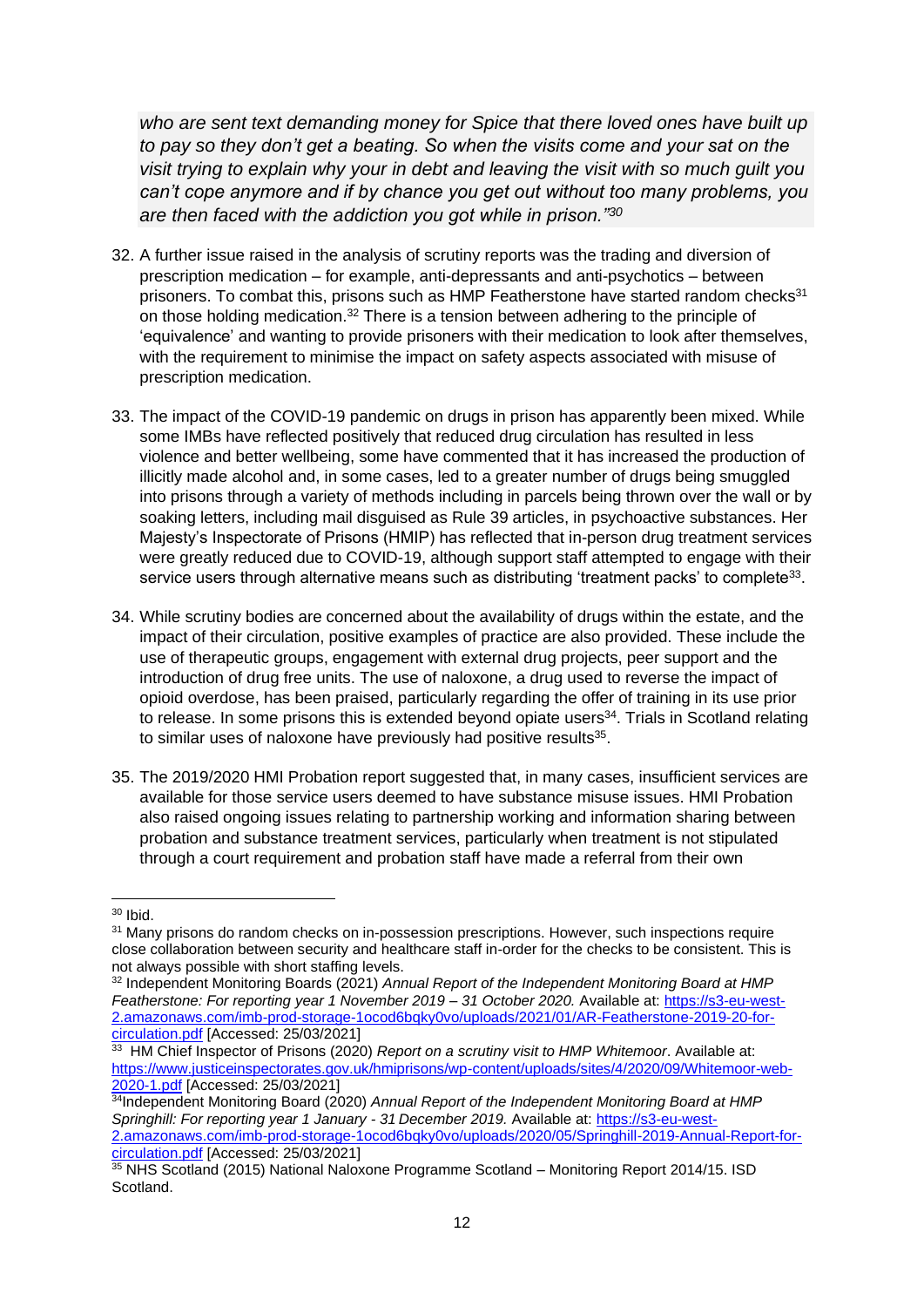assessments. This lack of communication meant that escalating behaviour which was indicative of an individual's substance misuse was not always picked up and shared between agencies.

- 36. While the pandemic has seen reductions in services and testing, the inspectorate highlight positive work from staff, such as through delivering medication and facilitating meetings, and examples such as the Heroin-Assisted Treatment scheme, a Durham-Tees Valley scheme for the self-administration of diamorphine, and Through the Gate services in Humberside and Merseyside.
- 37. In August 2021 HMI Probation and the Care Quality Commission (CQC) published a joint thematic inspection<sup>36</sup> into drug treatment for those on probation. The inspection focused on 60 probation cases with known drug problems. Of these, 50 people were known to drug services but only five had a sentence plan which had been shared between both probation and the treatment service. The review also reported that 94% of the probation providers interviewed suggested that semi-specialist staff who work with substance misuse would be a positive model, as it would increase the knowledge and confidence of staff to work with other agencies.
- 38. Coroner written Prevention of Future Death (PFDs) reports can provide a detailed level of information as to how a death occurred during or following a period of incarceration. Reports written since March 2020 have highlighted the prevalence of Spice and psychoactive medication, the difference between drug treatment in England and Wales<sup>37</sup> and a lack of communication between AP and pharmacy staff as being relevant in deaths<sup>38</sup>.
- 39. All relevant scrutiny bodies have recommended the establishment of a system-wide strategy that helps to tackle the availability and abuse of drugs and alcohol.

*"… many individuals are forced to detox when they are clearly not ready and when others struggle with their addiction, they are offered no help or support. I feel that individually tailored treatment and care is a luxury that can no longer be afforded in these times of austerity. Many more will lose their lives as prisons are being used as human warehouses and these drug infested environments are not conducive to rehabilitation."<sup>39</sup>*

Recommendation: The use of naloxone as a form of harm-reduction for opioid abuse should be expanded, with training provided to prison staff (and members of the public) to raise awareness of overdose response. The use of naloxone would help prevent deaths associated with opioid overdose in the general public and promote a greater awareness of risks relating to drugs. The rollout of staff training in the use of naloxone is already in place in most Approved Premises. **Relevant substance misuse commissioners and community providers** should work together to encourage its use.

<sup>36</sup> Her Majesty's Inspectorate of Probation and Care Quality Commission (2021) A joint thematic inspection of community-based drug treatment and recovery work with people on probation. Available at: [A joint](https://www.justiceinspectorates.gov.uk/hmiprobation/wp-content/uploads/sites/5/2021/08/Drug-treatment-recovery-thematic-v1.1.pdf)  [thematic inspection of community-based drug treatment and recovery work with people on probation](https://www.justiceinspectorates.gov.uk/hmiprobation/wp-content/uploads/sites/5/2021/08/Drug-treatment-recovery-thematic-v1.1.pdf)  [\(justiceinspectorates.gov.uk\)](https://www.justiceinspectorates.gov.uk/hmiprobation/wp-content/uploads/sites/5/2021/08/Drug-treatment-recovery-thematic-v1.1.pdf) [Accessed on 03/09/2021]

<sup>37</sup> [Coroner's Officer \(2020\)](https://www.judiciary.uk/wp-content/uploads/2020/06/Dean-George-2020-0104-Redacted.pdf) *[Regulation 28: Report to](https://www.judiciary.uk/wp-content/uploads/2020/06/Dean-George-2020-0104-Redacted.pdf) Prevent Future Deaths*[. Available at:](https://www.judiciary.uk/wp-content/uploads/2020/06/Dean-George-2020-0104-Redacted.pdf)  <https://www.judiciary.uk/wp-content/uploads/2020/06/Dean-George-2020-0104-Redacted.pdf> [\[Accessed:](https://www.judiciary.uk/wp-content/uploads/2020/06/Dean-George-2020-0104-Redacted.pdf)  [25/03/2021\]](https://www.judiciary.uk/wp-content/uploads/2020/06/Dean-George-2020-0104-Redacted.pdf)

<sup>38</sup> Coroner's Officer (2021) *Regulation 28: Report to Prevent Future Deaths*. Available at: <https://www.judiciary.uk/wp-content/uploads/2021/02/Michael-Dent-Jones-2021-0041-Redacted.pdf> [Accessed: 25/03/2021]

<sup>39</sup> Quote from *Dame Carol Black's Review of drugs: Part Two* (2021)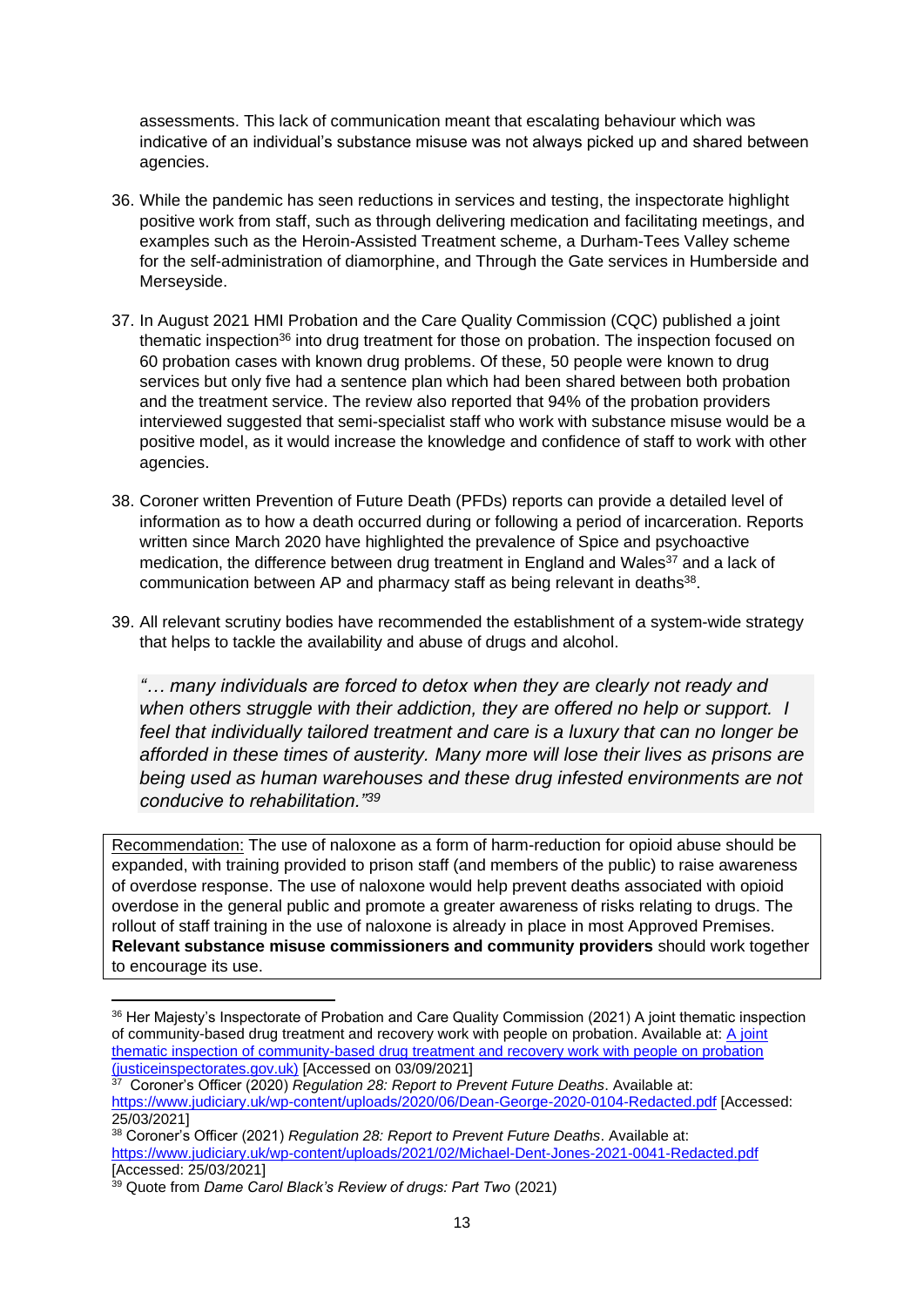#### The need for a whole-systems approach

- 40. A 2010 Department of Health Report<sup>40</sup> highlighted the importance of establishing an integrated care pathway and emphasised the need for support upon release. It called for the recovery process to start from the beginning of a prison sentence, with support networks coming from mutual aid, peer and family support, and community services to help an individual set achievable goals. It recommended that, upon release, such individuals should be supported to maintain their links with these networks.
- 41. In her recently published *Review of Drugs: Part Two*, Dame Carol Black argued for a whole systems approach to tackling drug problems. She made it clear that problem drug users require not only detoxification from drugs but also opportunities for work and housing to truly recover. It recommends that multiple departments, including the Home Office, Department for Education, Department of Health and Social Care, Department for Work and Pensions, Department for Levelling Up, Housing and Communities and the Ministry of Justice, should work together to invest in and improve treatment and opportunities for people with addictions in the criminal justice system. Dame Carol Black further recommends that funding and budgets should be ring-fenced, with cross-departmental priorities managed by a central team and overseen by a single, responsible minister whose role it is to report upon outcomes.

*"The government should establish a central Drugs Unit with strong analytical capacity which would develop a National Outcomes Framework and hold departments to account"*<sup>41</sup>

- 42. The criminal justice system is increasingly used as a setting to offer treatment directly or as a gateway for referral to treatment in the community<sup>42</sup>. Dame Carol Black described how a third of adults in custody are there for issues relating to substance misuse and, in the first part of her Independent Review of Drugs<sup>43</sup> highlighted how short prison sentences, where the median time served in prison is six weeks, increased the risks of drug misuse as service users are provided with little sustained time in treatment. PHE guidelines state that pathways into and out of treatments should be especially clear for patients who transfer quickly to another setting<sup>44</sup> to help prevent relapses.
- 43. In regard to community transition, Dame Carol Black noted how only one third of people referred for community treatment after release go on to receive it within three weeks. This lack of engagement goes against the guidelines on Clinical Management of Drug Misuse and Dependence (the "Orange book")<sup>45</sup> which identifies the period immediately following release as a time of considerable vulnerability. There is an increased risk of relapse or overdose and self-harm or suicidal behaviours for people who experience a delay or interruption in the delivery of treatment caused by transitions between criminal justice settings. The Orange book, which is due to be updated, recommends effective communication across drug and alcohol services in prison and the community to minimise this delay, providing integrated and collaborative delivery of care. A close working relationship between services is central to this

<sup>40</sup> Department of Health (2010) *The Patel Report: Reducing Drug-related Crime and Rehabilitating Offenders*. London: Department of Health.

<sup>&</sup>lt;sup>41</sup> Quote from prisoner letter sent to the IAPDC Keeping Safe consultation (2017)

<sup>42</sup> Department of Health and Social Care (2017) *Drug misuse and dependence: UK guidelines on clinical management*. London: Department of Health and Social Care. pp. 128

<sup>43</sup> Home Office. (2020) *Review of Drugs: Phase one report*. Available at:

<https://www.gov.uk/government/publications/review-of-drugs-phase-one-report> [Accessed: 06/04/2021] <sup>44</sup> Public Health England (2021) *Injectable opioid treatment: commissioning and providing services Guidance.* London: Public Health England

<sup>45</sup> Department of Health and Social Care (2017) *Drug misuse and dependence: UK guidelines on clinical management.* London: Department of Health and Social Care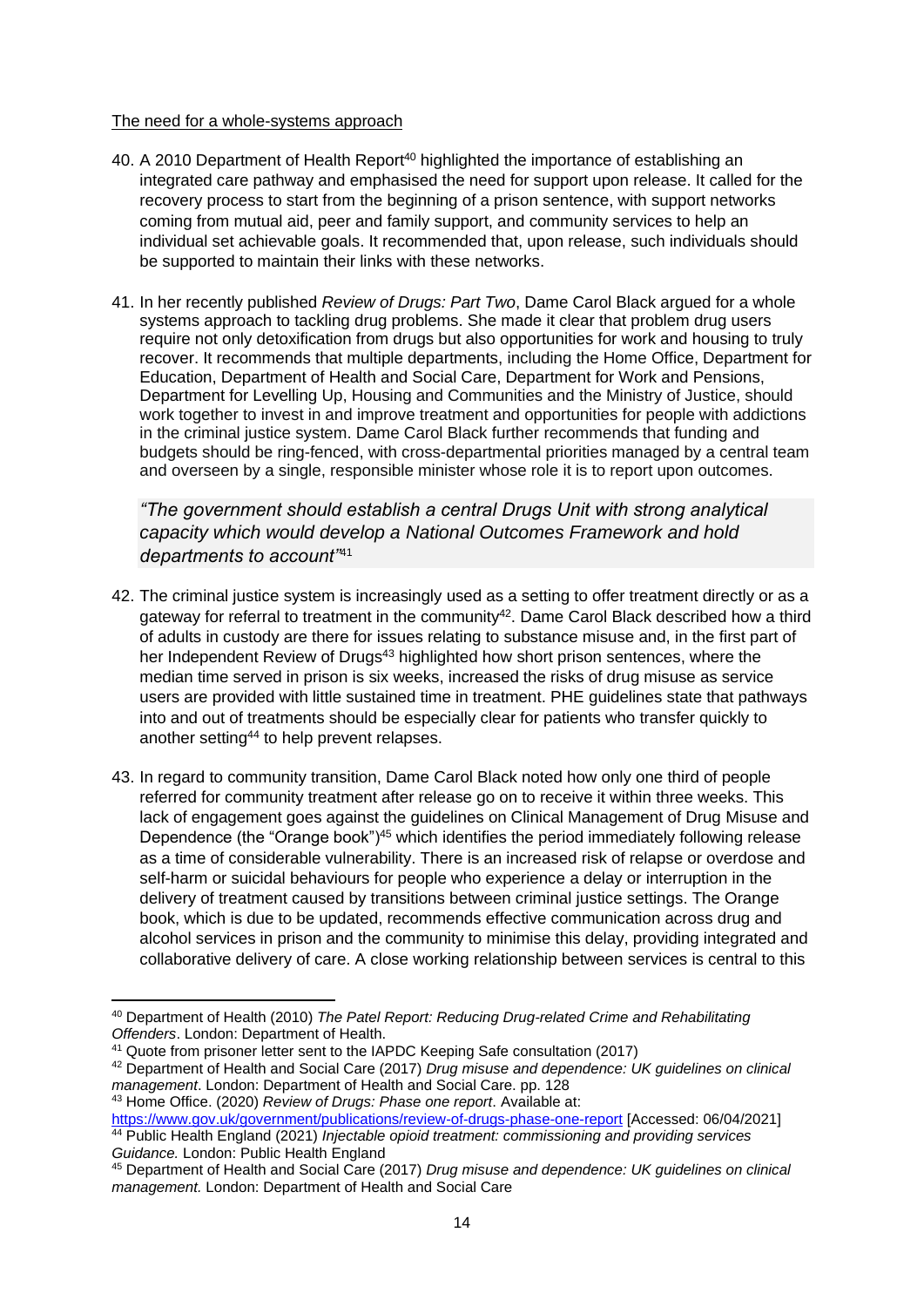provision of ongoing care post-release. This includes continued treatment provision and assessments of at-risk individuals<sup>46</sup> alongside social support upon release from prison to recognise the close association between drug related deaths, poverty, and deprivation.<sup>47</sup>

*"On release from prison, prisoners must have ID and a bank account and the ability to claim benefits on the day of release. Those with drug dependence should be helped to continue drug treatment in the community as soon as possible."*<sup>48</sup>

- 44. Through sentencing options or engagement with Liaison and Diversion (L&D) teams, opportunities exist to divert vulnerable individuals away from prison at the court sentencing stage. Dame Carol Black highlighted how the number of Court-given Drug Rehabilitation Requirements (DRRs) and Alcohol Treatment Requirements (ATRs) have fallen significantly over the last seven years. The CSTR programme is currently being trialled within magistrate courts in a limited number of test sites within England and Wales. The programme aims to promote the use of community disposals given to address drug, alcohol and mental health issues within a court sentence by promoting the assessment for these complex needs at court stage and supporting community treatment.
- 45. Evidence from test sites suggest that uptake has been positive with increased treatment requirements being given by the courts.<sup>49</sup> The IAPDC, together with the Magistrates Association, calls for continued and increased ambition in this rollout.<sup>50</sup> The latest figures show that opportunities to divert those with pre-existing substance misuse issues are being missed, with only 6% of community orders made for alcohol (3.1%) and drug (3.2%) treatment requirements.<sup>51</sup>
- 46. Dame Carol Black highlights the financial incentives for focusing on the causes of addiction rather than solely the consequences of criminality which may emerge from it. She points out that, while the societal costs of drug misuse cost £20 billion per year, during 2020 and 2021 only £650 million was spent on treatment. Alcohol alone costs the NHS £3.5 billion per annum, with 59% of all alcohol costs attributable to 9% of people with alcohol dependence. Such 'high-need high-cost' individuals often have multiple unmet health and social needs. Trials using Assertive Outreach Treatment (AOT), a model of care for multiple complex needs, with these attendees have demonstrated a greater than threefold reduction of hospital admissions for those who had AOT. This represents an annual £10,500 net saving per patient in inpatient costs.<sup>52</sup>

<sup>46</sup> National Institute for Health and Care Excellence (2017) *Drug misuse prevention: targeted interventions*, NICE guideline [NG64] pp. 6.

<sup>47</sup> Home Office. (2020) *Review of Drugs: Phase one report*. Available at:

<https://www.gov.uk/government/publications/review-of-drugs-phase-one-report> [Accessed: 06/04/2021] <sup>48</sup> Quote from Dame Carol Black, *Review of Drugs: Phase two report* (2021)

<sup>49</sup> Department of Health and Social Care. (2019) *Community Sentence Treatment Requirements Protocol: Process Evaluation Report*. Available at:

[https://assets.publishing.service.gov.uk/government/uploads/system/uploads/attachment\\_data/file/810010/](https://assets.publishing.service.gov.uk/government/uploads/system/uploads/attachment_data/file/810010/cstr-process-evaluation-report.pdf) [cstr-process-evaluation-report.pdf](https://assets.publishing.service.gov.uk/government/uploads/system/uploads/attachment_data/file/810010/cstr-process-evaluation-report.pdf) [Accessed: 12/04/2021]

 $^{50}$  Juliet Lyon CBE and Beverley Higgs JP to Rt Hon Steve Barclay MP, 27 August 2021. Available at: [https://static1.squarespace.com/static/5c5ae65ed86cc93b6c1e19a3/t/612e2bc5e777ea499dcd78a5/16304](https://static1.squarespace.com/static/5c5ae65ed86cc93b6c1e19a3/t/612e2bc5e777ea499dcd78a5/1630415813940/210827+Juliet+Lyon+and+Beverley+Higgs+to+HMT+-+CSTRs.pdf) [15813940/210827+Juliet+Lyon+and+Beverley+Higgs+to+HMT+-+CSTRs.pdf.](https://static1.squarespace.com/static/5c5ae65ed86cc93b6c1e19a3/t/612e2bc5e777ea499dcd78a5/1630415813940/210827+Juliet+Lyon+and+Beverley+Higgs+to+HMT+-+CSTRs.pdf)

<sup>51</sup> Ministry of Justice. (2020) *Offender Management Statistics quarterly* (Probation: April to June 2021). Available at:

[https://assets.publishing.service.gov.uk/government/uploads/system/uploads/attachment\\_data/file/1028326](https://assets.publishing.service.gov.uk/government/uploads/system/uploads/attachment_data/file/1028326/Probation_Q2_2021.ods) [/Probation\\_Q2\\_2021.ods](https://assets.publishing.service.gov.uk/government/uploads/system/uploads/attachment_data/file/1028326/Probation_Q2_2021.ods) [Accessed: 12/01/2022]

<sup>52</sup> National Institute for Health Research (2019). *Assertive outreach for high-need high-cost alcohol-related frequent NHS hospital attenders: The value-based case for investment.* Available at: [https://www.clahrc](https://www.clahrc-southlondon.nihr.ac.uk/files/Assertive%20outreach_May_2019.pdf)[southlondon.nihr.ac.uk/files/Assertive%20outreach\\_May\\_2019.pdf](https://www.clahrc-southlondon.nihr.ac.uk/files/Assertive%20outreach_May_2019.pdf) [Accessed 15/09/2021]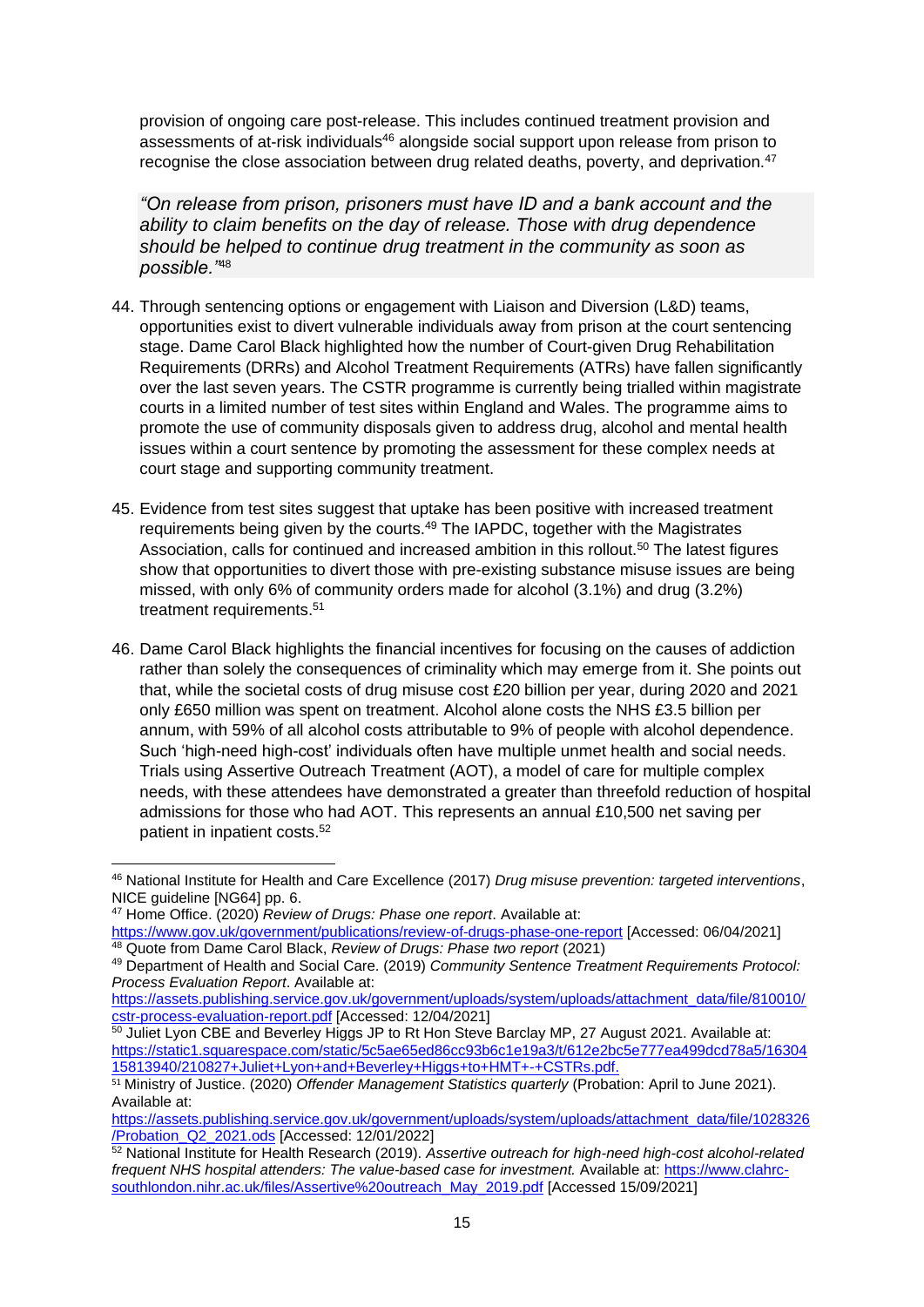47. A whole systems-approach will be essential to a successful criminal justice drugs strategy. This should aim to bridge the gap between prison custody and community treatment, ensuring that treatment is joined up and equivalent in both areas. Preventive strategies should target those who are at particularly increased risk. This includes interventions such as treatment and harm reduction programmes for substance use and ensuring continuity of care is provided.

### *"I am supposed to get the same treatment as I would outside. My doctor would never detox me."<sup>53</sup>*

48. The government's new ten-year drug strategy, which accepts all of Dame Carol Black's key recommendations, recognises the need for a joined-up approach.

Recommendation: While funding has been sourced for the rollout of some Court-based Liaison and Diversion services (L&D) and Community Sentence Treatment Requirements (CSTRs), additional resources are still required to ensure greater coverage. Both initiatives help divert individuals with substance misuse problems away from short custodial sentences into treatment and help prevent deaths. However, for these to be effective, community drug and alcohol services need to be adequately resourced by the **Ministry of Justice, NHS England and NHS Wales** and the **Department of Health and Social Care** to ensure full coverage and reduce the waiting times between court sentence and treatment starting. Courts need to be informed about the availability of treatment in the community and provided with updates on treatment outcomes and evaluation.

Recommendation: Drug and alcohol misuse is often associated with, or caused by, wider social and economic issues. A streamlined approach which encourages services to be collaborative, and ideally co-located, is required to enable services to work in an integrated way in response to multiple social needs (including housing, employment, mental and physical health and the effects of prior trauma) and not just achieving abstinence. **HMPPS, Ministry of Justice** and the **Department of Health and Social Care** should consider collaborative commissioning of providers, so they become 'catch-all' services rather than providers of a collection of different parts of an individual's recovery.

<sup>&</sup>lt;sup>53</sup> Quote from prisoner letter sent to the IAPDC for the Keeping Safe consultation (2017).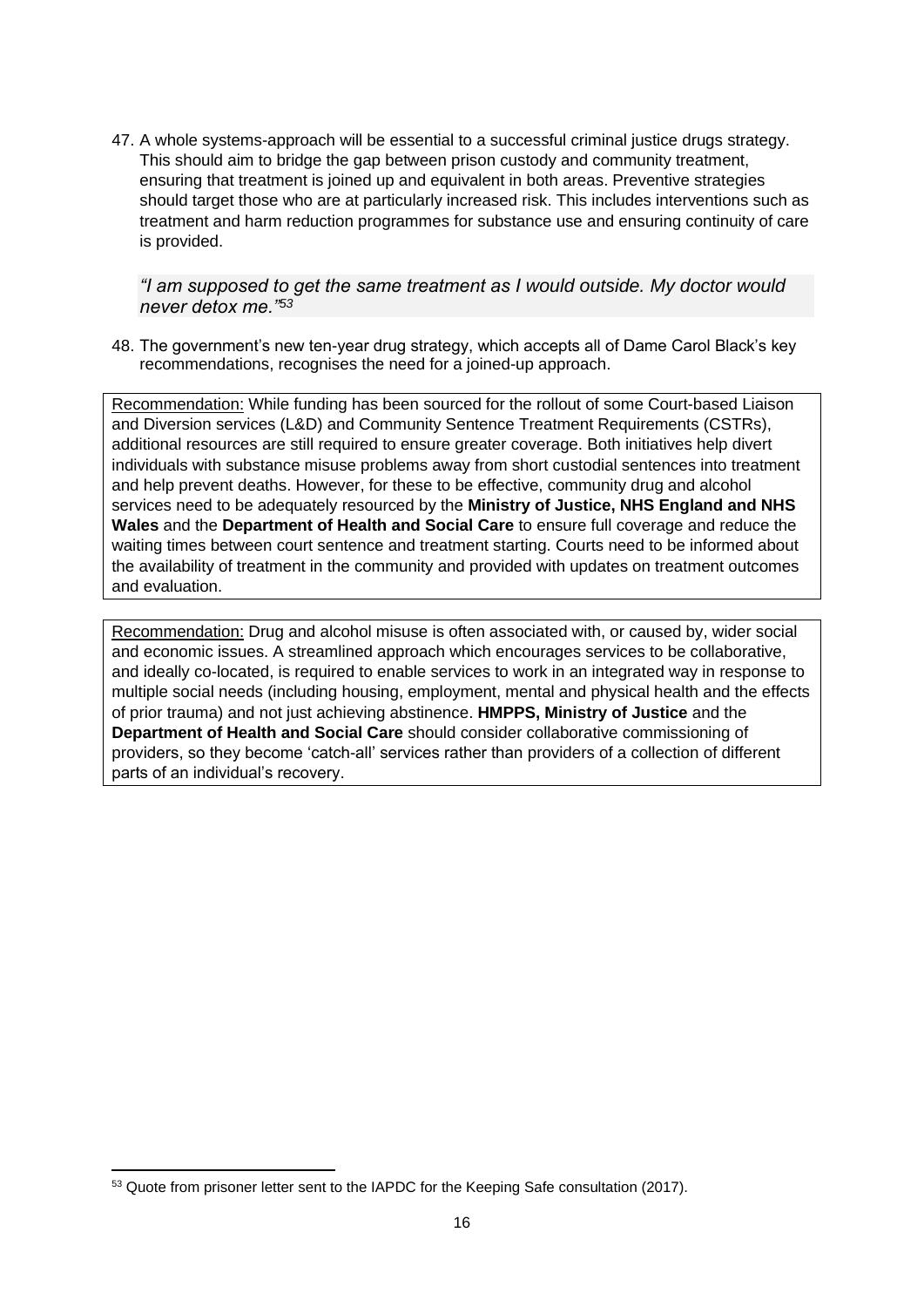## **Part two: IAPDC and RCGP expert roundtable substance misuse-related deaths and treatment in the criminal justice system**

49. As part of a shared initiative, on 15 April 2021 the IAPDC and RCGP convened an expert roundtable event on substance misuse-related deaths in the criminal justice system. The roundtable brought together professionals, experts and interested parties to discuss how treatment in prisons and on release into the community can be optimised and how the investigation process following a death can be improved. The findings from this event have since been complemented and added to by further conversations with key experts unable to attend the event. A list of contributors to this report can be found in Annex A.

### **Improving treatment in prisons and on release**

#### **Sentencing**

- 50. Liaison and Diversion (L&D) schemes should be available at an **early stage to divert individuals from the criminal justice system** and prevent them from being criminalised further. At the Court stage, funding for L&D and alcohol and substance misuse treatment providers should be easily accessible to help ensure those with substance misuse problems are being identified and not being sent to custody unless their offending is so serious that there is no alternative. Short prison sentences, which are often used in cases relating to acquisitive offending, offer no benefits in providing true stability regarding treatment for substance misuse and in many cases are actively disruptive to continuity of care.
- 51. To replace these short custodial sentences, **reliable, effective, and progressive alternatives** are required**.** Although Community Sentence Treatment Requirements (CSTRs) provide positive alternatives, they are currently not, or not consistently, used.<sup>54</sup> Funding should be allocated to achieve a greater level of access across England and Wales and magistrates given training on their use. These initiatives should be systematically evaluated in terms of impact and outcomes and results published.

### The transition between the community and prison

52. If an individual is given a custodial sentence and has been engaging with treatment in the community, then **their service provider should aim to ensure the continuation of care on discharge**. This can include ensuring that people are not in danger of 'detoxing' too quickly and making sure that information relating to prescriptions is accurate. Ideally, a comprehensive health assessment should take place upon reception at custody to pick up areas of concern. Information on treatment occurring in the community should be readily available in the reception into prison to allow the continuation of treatment. In turn, this should link back to the same provider upon release where appropriate to provide continuity.

<sup>54</sup> IAPDC and Magistrates Association (2019). *Effective community sentences and the role treatment requirements can play in preventing deaths in custody.* Available at: [https://static1.squarespace.com/static/5c5ae65ed86cc93b6c1e19a3/t/5d760017df09514a97a4f6ce/156801](https://static1.squarespace.com/static/5c5ae65ed86cc93b6c1e19a3/t/5d760017df09514a97a4f6ce/1568014366659/MA+IAP+survey+final+270619.pdf) [4366659/MA+IAP+survey+final+270619.pdf.](https://static1.squarespace.com/static/5c5ae65ed86cc93b6c1e19a3/t/5d760017df09514a97a4f6ce/1568014366659/MA+IAP+survey+final+270619.pdf)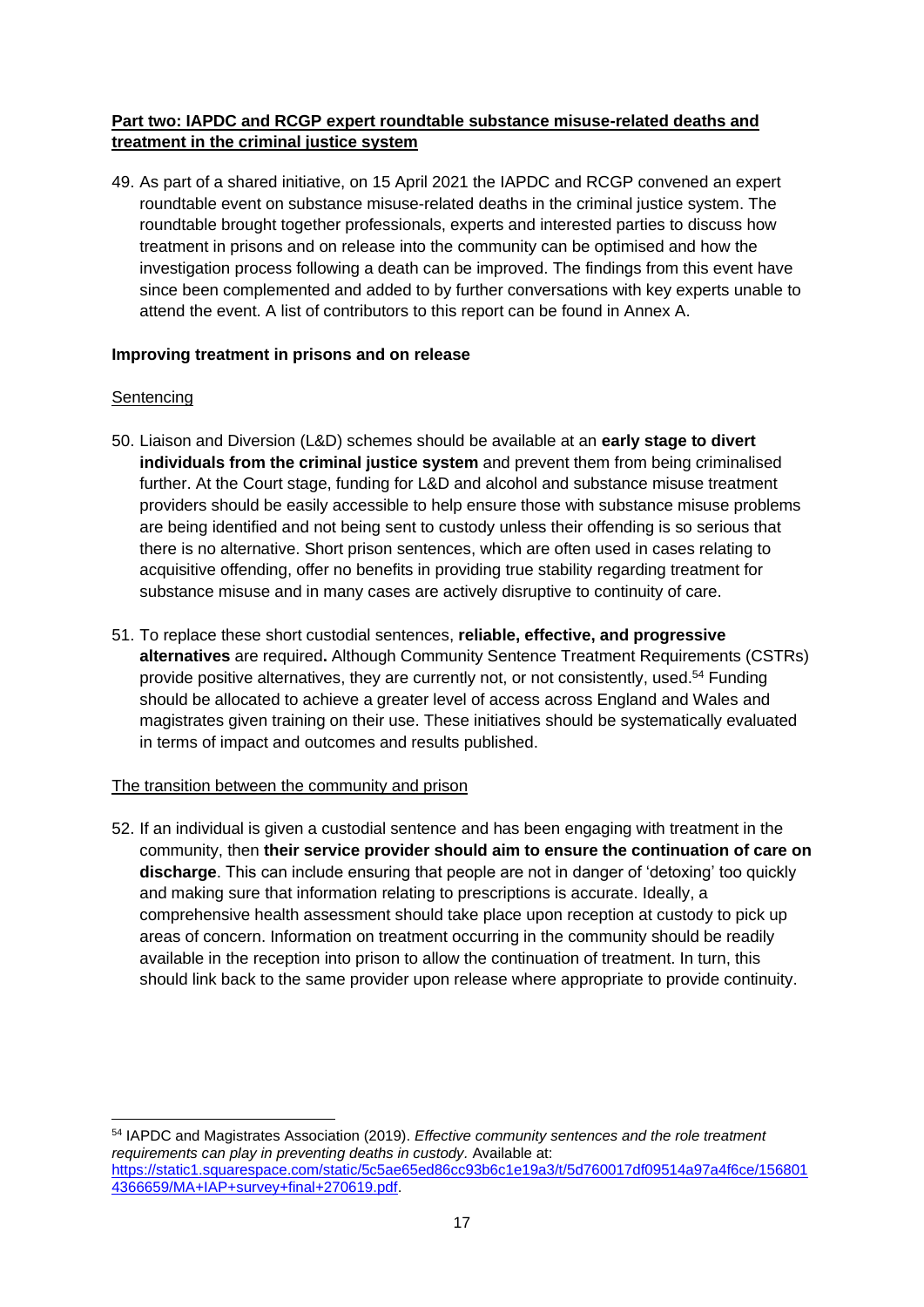- 53. For alcohol treatment, NICE guidelines<sup>55</sup> recommend a **five to ten-day detox with frequent assessments**. Ideally the location for this would normally be in inpatient facilities in the community, where extra care and observation is available and provided by appropriately trained and qualified staff. In some cases in prisons where the patient is co-dependent on alcohol and opiates, detoxification must be undertaken simultaneously. This is both complex and requires closer observation not currently available due to regime limitations in accessing people in prison at night. Furthermore, patients with complexities relating to their physical health, including pregnancy and long-term conditions, may also benefit from closer observation during the detoxification period not currently available to them. Treatment for alcohol withdrawal should include nutritional supplements such as thiamine and Pabrinex ® in accordance with the appropriate guidance.<sup>56</sup> Following treatment, a period of case management should be undertaken as aftercare by properly trained staff.<sup>57</sup>
- 54. There are a number of factors that influence prescribing and treatment decisions when comparing substance misuse provision in secure settings against that provided in the community. There is no clear evidence base that the provision of substance misuse treatment in prison reduces the use of illicit substances, such as Spice, in prisons, nor whether those people who were misusing prescribed medications, such as pregabalin, in the community and whose medication was stopped after coming into prison are more likely to misuse illicit substances. Time and resource constraints also limit the potential for shared discussions and decision-making between prisons and community prescribers.

#### The transition between prison and the community

55. Transition into the community from prison for people with complex needs can be a high-risk period. In the months before release, staff should be aware of, and plan for, relapse risks the individual will face in the community. This includes properly planning for an individual's release, which should take place between Monday and Thursday if possible. Should that date fall on a Friday when services will be closing for the weekend, the commissioning of essential out of hours cover, such as the greater involvement of Integrated Offender Management schemes and use of telephone support, should be explored. Pre-release work should involve **greater outreach from prisons to community services**; this has a direct positive impact on someone's compliance post-release and improves staff awareness of support available in the community.<sup>58</sup> GPs based in secure settings should be able to have more of an input to someone's care plan for when they are released. These GPs often have the best knowledge of the risks of combining treatment with other non-prescribed dependency-forming drugs. It is likely this knowledge is not as readily available in community healthcare.

<sup>55</sup> National Institute for Health and Care Excellence (2011). *Alcohol-use disorders: diagnosis, assessment and management of harmful drinking (high-risk drinking) and alcohol dependence*. Available at: [https://www.nice.org.uk/guidance/cg115/resources/alcoholuse-disorders-diagnosis-assessment-and](https://www.nice.org.uk/guidance/cg115/resources/alcoholuse-disorders-diagnosis-assessment-and-management-of-harmful-drinking-highrisk-drinking-and-alcohol-dependence-pdf-35109391116229)[management-of-harmful-drinking-highrisk-drinking-and-alcohol-dependence-pdf-35109391116229.](https://www.nice.org.uk/guidance/cg115/resources/alcoholuse-disorders-diagnosis-assessment-and-management-of-harmful-drinking-highrisk-drinking-and-alcohol-dependence-pdf-35109391116229)  [Accessed on: 28/05/2021]

<sup>56</sup> National Institute for Health and Care Excellence (2010). *Alcohol-use disorders: diagnosis and management of physical complications*. Available at:

[https://www.nice.org.uk/guidance/cg100/resources/alcoholuse-disorders-diagnosis-and-management-of](https://www.nice.org.uk/guidance/cg100/resources/alcoholuse-disorders-diagnosis-and-management-of-physical-complications-pdf-35109322251973)[physical-complications-pdf-35109322251973.](https://www.nice.org.uk/guidance/cg100/resources/alcoholuse-disorders-diagnosis-and-management-of-physical-complications-pdf-35109322251973) [Accessed on: 05/08/2021]

<sup>57</sup> National Institute for Health and Care Excellence (2021). *Interventions for harmful drinking and alcohol dependence*. Available at:<https://www.nice.org.uk/guidance/cg115> [Accessed on: 13/09/2021] <sup>58</sup> It is recognised that prison healthcare services are not currently commissioned to allow this.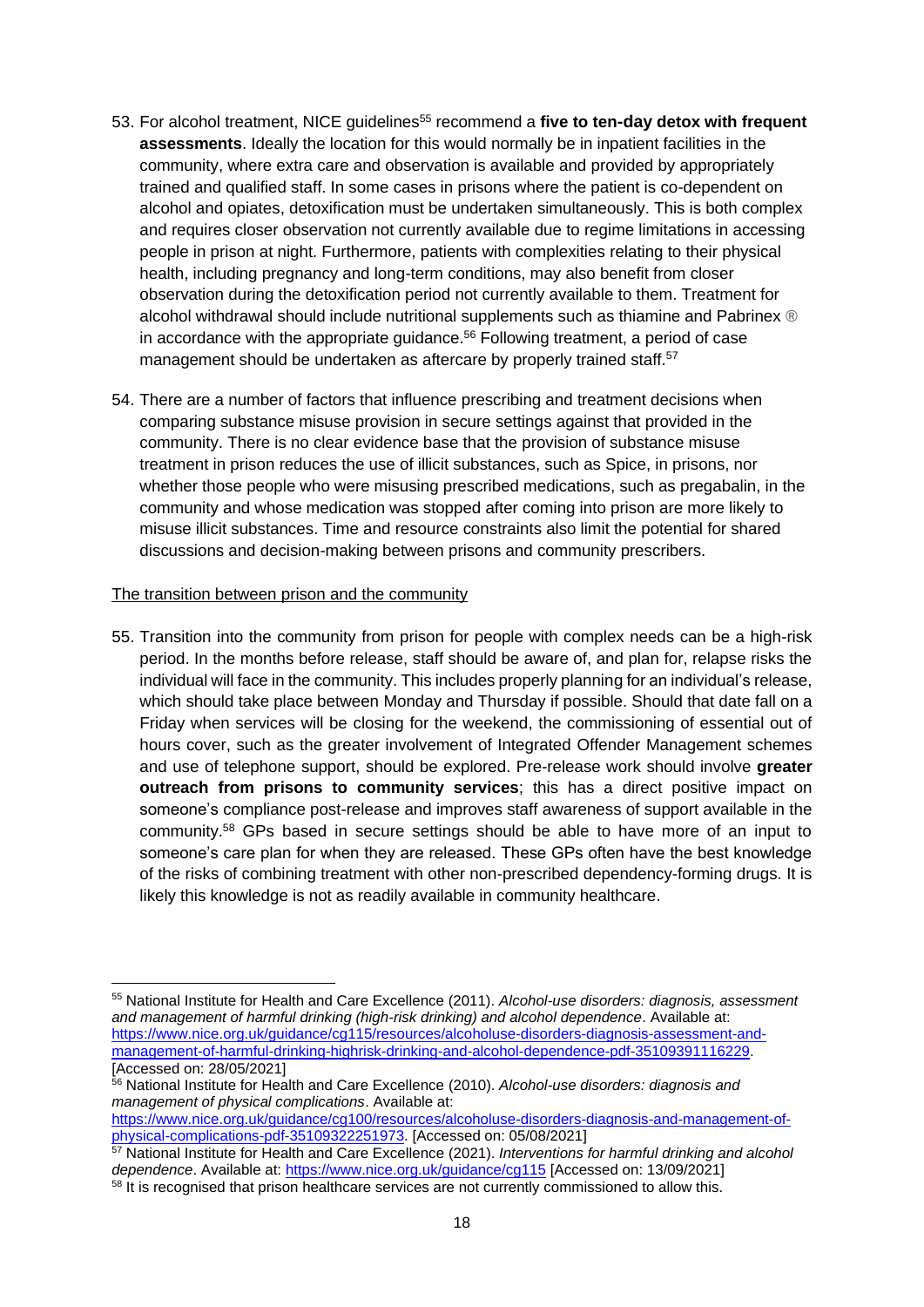- 56. An individual treatment plan should be developed for every prisoner in need of further support. An individual's plan **should be person-centred, measurable and realistic** – both for the individual and for the staff members who will be working with them. They should not be governed by service-level targets.
- 57. **Just over 60% of individuals who leave prison with an appointment for treatment fail to attend or engage**. <sup>59</sup> A recently released person may fail to pick up their prescription for a number of reasons. They could have multiple appointments to keep or they might not be able to afford travel fares to keep them. In other cases, the dose someone is offered in the community is not always an increase on the amount they were receiving in custody, meaning they may not view the appointment as being worthwhile. For such cases, dose optimisation before release may assist with engagement. At the same time, prisons have been criticised for higher titration prior to release, as it is a practice which does not appear to support abstinence.
- 58. When someone is released into the community, the substance misuse service in the prison should contact their community counterpart. Links should be made with the community Probation Officer and other services or specialist NGOs. A 'joined-up approach' is vital. Consideration should be given to implementing (and evaluating) transitional roles which bridge the prison and community, such as Through the Gate provision and **'bridging liaison roles'**, similar to the disability liaison roles that currently work across the community and prisons. Just as it would be ideal for prison substance misuse services to 'outreach' to community services, it would be even better if community services 'in-reached' and assessed the clients they will soon be taking over upon release. Involving those with lived experience can be highly beneficial. These bridging roles would aim to assist the engagement with community services, helping people to adjust to this provision and ensuring that they know where and when to attend treatment in the community. Arrangements should be made for the individual to be seen as quickly as possible after release in order to determine their care plan, decide dose and make any early referrals for support.
- 59. In addition, '**special point of contact' (SPOC) roles** should be developed by training a member of staff who has knowledge of all services in the community and prison. This person would bring together a range of disciplines and services and assess which pathways are suitable for an individual. This would be much more difficult in the women's estate, where fewer prisons mean catchment areas are large and can even cross national boundaries. A women-specific approach should be adopted to treatment for substance misuse in the criminal justice system. This should also consider the specific needs and vulnerabilities, for example relating to domestic violence and coercion, of this cohort.
- 60. Information-sharing is key to keeping people safe. This can sometimes be hampered by over-cautiousness or confusion in relation to patient confidentiality, GDPR, and clinical concerns, even among those working in the same establishment (for example prison security departments not sharing relevant information with the healthcare department). **Better, more confident communication and smoother access to information is required**. Informationsharing agreements would aid the flow of information between teams, establishments, organisations, and stages of the criminal justice pathway. Transition points are key and the

<sup>59</sup> Public Health England (2021). 'Official Statistics: Alcohol and drug treatment in secure settings 2019 to 2020'. Available at: [https://www.gov.uk/government/statistics/substance-misuse-treatment-in-secure](https://www.gov.uk/government/statistics/substance-misuse-treatment-in-secure-settings-2019-to-2020/alcohol-and-drug-treatment-in-secure-settings-2019-to-2020-report#treatment-outcomes)[settings-2019-to-2020/alcohol-and-drug-treatment-in-secure-settings-2019-to-2020-report#treatment](https://www.gov.uk/government/statistics/substance-misuse-treatment-in-secure-settings-2019-to-2020/alcohol-and-drug-treatment-in-secure-settings-2019-to-2020-report#treatment-outcomes)[outcomes](https://www.gov.uk/government/statistics/substance-misuse-treatment-in-secure-settings-2019-to-2020/alcohol-and-drug-treatment-in-secure-settings-2019-to-2020-report#treatment-outcomes) [Accessed on 26/05/2021]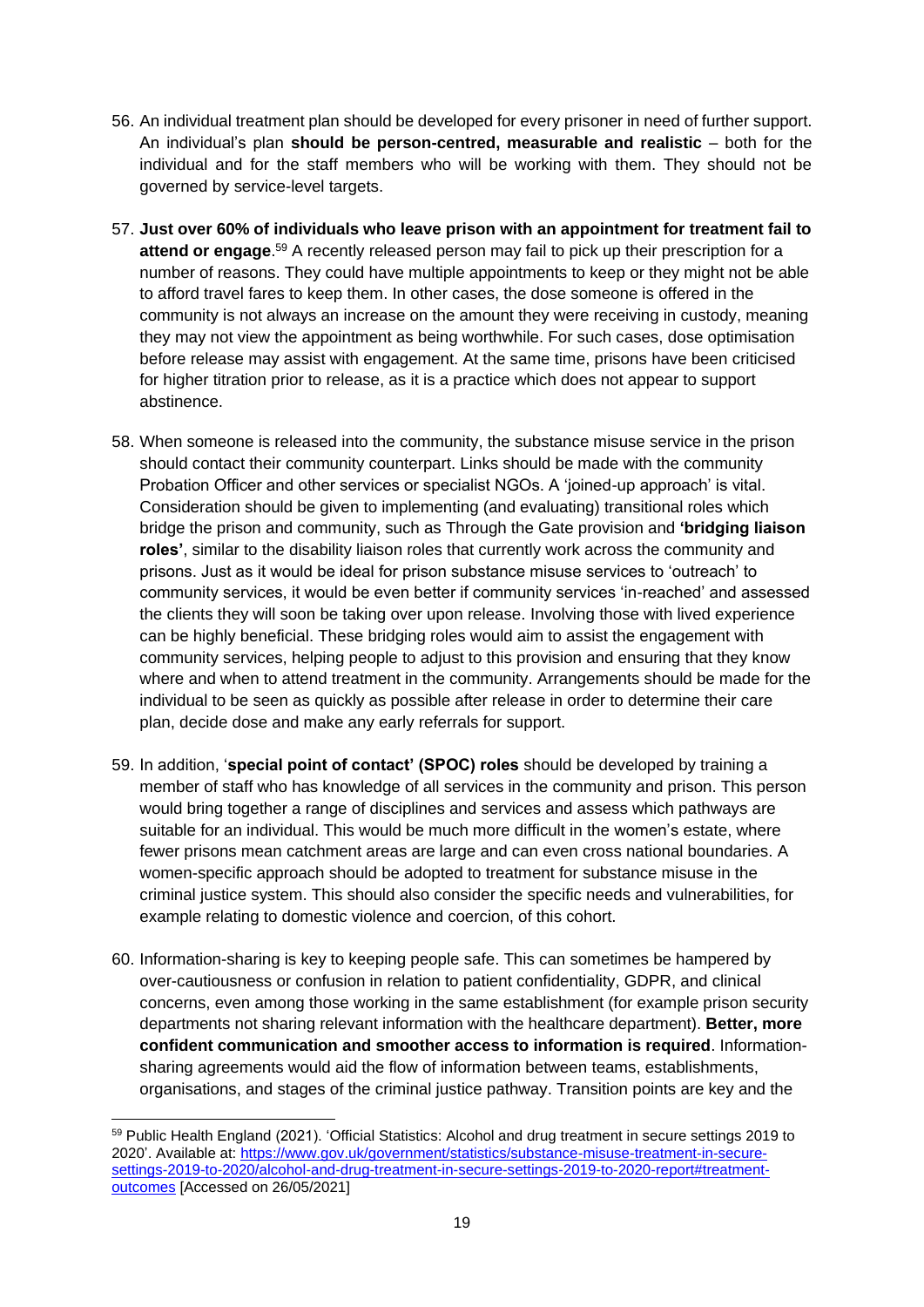ready sharing of information between police, courts, prisons and community services is needed. A more consistent approach to obtaining consent to share information from patients is also of vital importance.

- 61. **Prolonged-release buprenorphine injection<sup>60</sup>** is a new preparation which could help smooth transition to the community, reduce the use of methadone prescriptions and address issues with client engagement. Slowly released over an extended period, these injections mean reduced requirement for immediate service contact at a time when individuals have a range of pressing concerns, such as securing income and safe housing, and also help cover the relapse risk period immediately following release. Prolonged-release buprenorphine, when given at a suitable dose and prior to release, could also help significantly reduce the need to use opiates and help to reduce the risk of overdose and death. Recently, in Scottish prisons, the introduction of Buvidal® as an Opioid Substitution Treatment (OST) has led to high levels of compliance from almost all patients and positive feedback from healthcare staff. A motivation to reduce the use of methadone was the lack of a requirement to attend a pharmacy daily, which provided greater opportunity to pursue other activities that could raise self-esteem and were not associated with relapse.<sup>61</sup>
- 62. OST is a type of harm reduction initiative that offers people who are dependent on opioids an alternative, prescribed medication. The **use of OST should be monitored not only in relation to compliance, but also safety.** Buprenorphine products, for example, are associated with less opioid toxicity and deaths when compared to other OSTs with higher efficacies. While just one of the harm reduction interventions available, naloxone should be made available within and beyond the criminal justice system in the event of a response to an overdose and its usage **supported by increasing awareness, information and training for both staff and prisoners.**
- 63. There remains a lack of supported housing for people leaving prison. Anecdotally, prison releases to residential rehabilitation centres often provide more support and greater opportunities for recovery, **but there is little in the way of current best practice guidance in this area**. Evidence, such as successful referrals to housing providers, should be interrogated to examine how individuals who have lived in residential centres cope with assimilating back into the community compared to a general prison leavers population.
- 64. **Evaluation of what works best during transitions between prison into the community is required.** This has existed elsewhere with prison leavers. In 2017, a study into transitional case management demonstrated that adult prisoners with severe mental illness needs engaged far more with subsequent mental health treatment when their transition into the community was supported by a holistic care plan.<sup>62</sup>

Recommendation: **NHS England and NHS Wales, HMPPS** and the **Ministry of Justice** should set out a specific approach to substance misuse treatment for women in the criminal justice system and wider community health to account for the large catchment areas of

 $60$  Currently Buvidal<sup>®</sup> is the only approved depot or implant form of buprenorphine in the U.K.

<sup>61</sup> Scottish Government (Population Health Directorate), *Coronavirus opioid substitution treatment in prisons*, July 2021. Available at [https://www.gov.scot/publications/evaluation-opioid-substitution-treatment](https://www.gov.scot/publications/evaluation-opioid-substitution-treatment-scotlands-prisons-covid-19-contingency-patient-experience-follow-up-report/)[scotlands-prisons-covid-19-contingency-patient-experience-follow-up-report/.](https://www.gov.scot/publications/evaluation-opioid-substitution-treatment-scotlands-prisons-covid-19-contingency-patient-experience-follow-up-report/) [Accessed on: 10/8/2021]. <sup>62</sup> Shaw J, Conover S, Herman D, Jarrett M, Leese M, McCrone P, et al. 'Critical time Intervention for Severely mentally ill Prisoners (CrISP): a randomised controlled trial'. *Health Serv Deliv Res* 2017;5(8)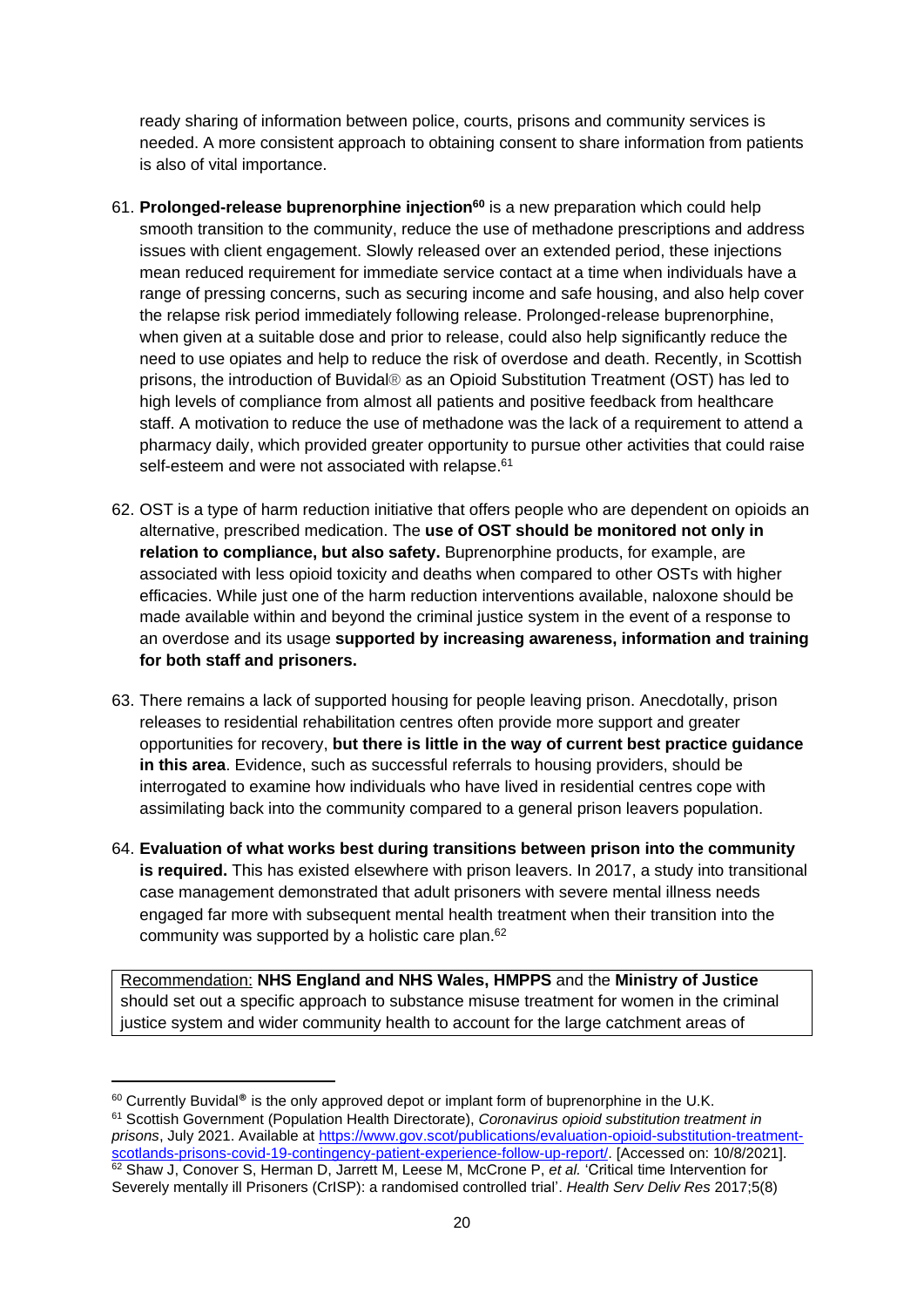women's prisons and the specific needs and vulnerabilities of women, for example relating to domestic violence and coercion.

Recommendation: People are at particular risk of substance misuse-related death when they are in transition between prison and the community. The introduction of 'bridging liaison' roles, created jointly by **HMPPS** and **NHS England and NHS Wales**, would reduce the risk of professionals working in silos and ensure continuity in treatment plans. Pre-release work should involve greater outreach from prisons to community services. This has a direct positive impact on an individual's compliance post-release and improves staff awareness of support available in the community.

Recommendation: The increased use of the newly available formulation of prolonged-release buprenorphine as an opioid substitution therapy (OST), given as weekly or monthly injection, would help to reduce risk and improve the continuity of treatment to service users as they move between community and prisons. **Substance misuse commissioners and community providers** should work together to ensure continuity in its use.

#### Services – quality, focus and access

- 65. In recent years, cuts to drug and alcohol and mental health services have had a damaging impact on outcomes. Services need to be funded to appropriate levels based on prevalence of need or disease. **Drug and alcohol teams were once present in each prison,** and this allowed for important proactive work and engagement prior to release. Many services have been destabilised due to these cuts.<sup>63</sup> Drug and alcohol treatment is already a difficult area to work in, notwithstanding the problems brought about by funding cuts. When an individual is willing to engage with treatment services, they need to be adequately funded to ensure this motivation is met with adequate support.
- 66. Funding is often distributed in pockets to separate operators providing drug and alcohol services in custody and the community. This results in people in prison, and in particular on release, attending a number of different services. **A streamlined approach which encourages services to be collaborative, and ideally co-located, is required to enable services to work in an integrated way in response to the multiple social needs** (such as drug use, safe housing, signing onto benefits) an individual might have. This includes issues of comorbidity between substance misuse and mental health which are not always clear. Levels of funding should reflect the prevalence of substance misuse in a given area, in order to better meet the overall needs in both prisons and the community. This has not been achieved to date.
- 67. Greater availability of, and investment in, counselling and psychological therapies both in prison and the community is required.<sup>64</sup> Recent years have seen a change from therapeutic working and psychotherapy to 'key working'. These relationships are important and help to keep people safe. However, they do not address the complex needs of some individuals, such as those who have experienced trauma. **Genuine therapeutic work pre- and postcustody can offer work which is solution or recovery focused instead of based on**

<sup>63</sup> BBC, 'Drug and alcohol services cut by £162m as deaths increase'. (May 2018) Available at: [https://www.bbc.co.uk/news/uk-england-44039996.](https://www.bbc.co.uk/news/uk-england-44039996) [Accessed on 02/08/2021]

 $64$  This was a point frequently highlighted at the Justice Select Committee evidence session on mental health in prisons held on 22 June 2021.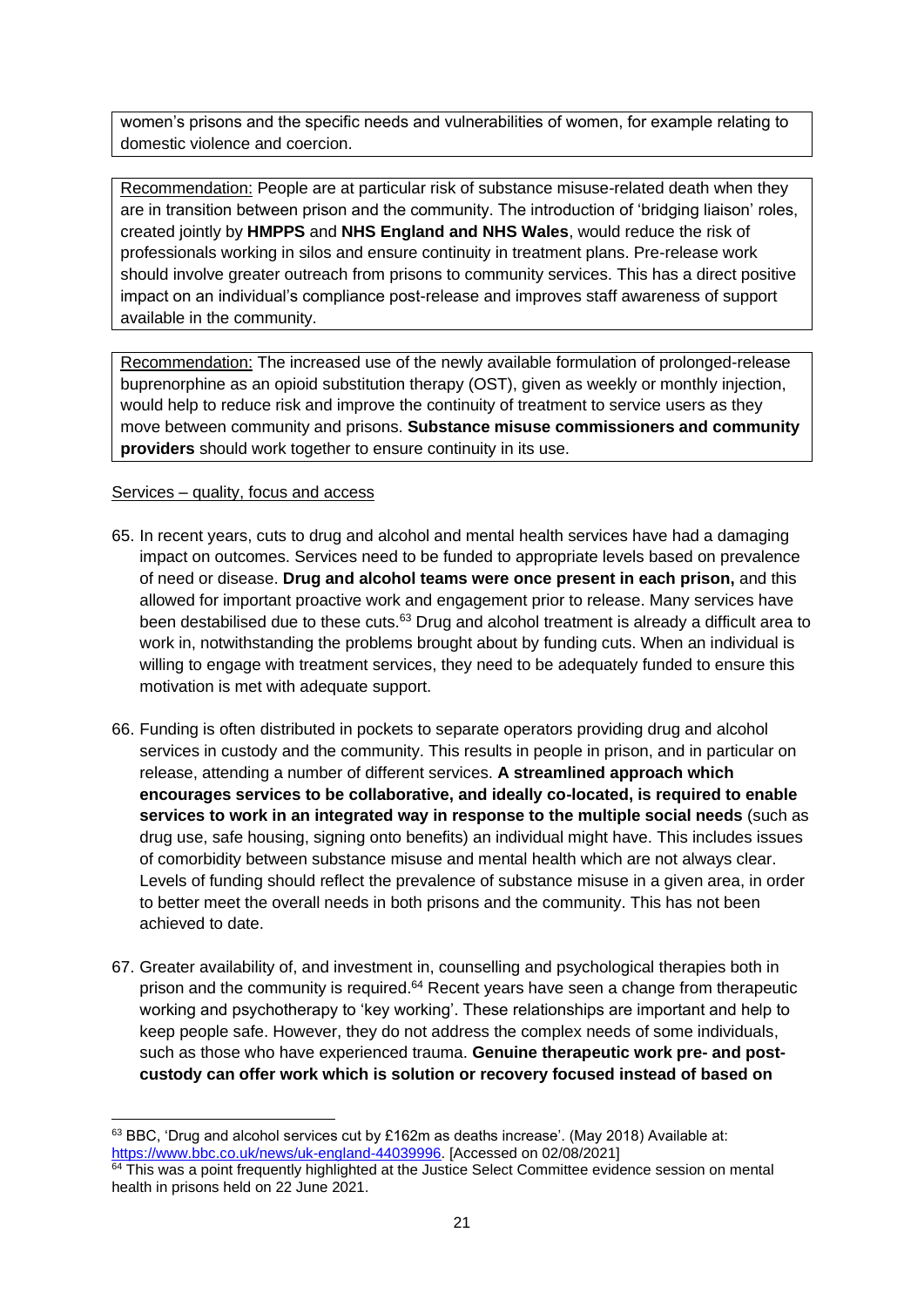**immediate need.** Key work needs to be trauma informed, while counselling and psychological therapies should be trauma responsive.

- 68. Greater attention should be given to **reducing the barriers to transfers from prison to hospital in times of clinical need**. Significant organisational constraints make it difficult for clinicians to make decisions about prioritising referrals. There have been reports of barriers between healthcare and operational staff in securing a consistent approach to the transfer of people from prison to hospital. The rollout of telemedicine in the English prison estate in 2020 offers an opportunity to enhance the lines of communication between primary and secondary care for people in prison, as a benefit from the response to the COVID-19 pandemic. Specific funding has been allocated to extend this programme to include substance misuse services and improve communication between prisons and the community.
- 69. **Substance misuse services need to be more accessible for those who wish to refer themselves during their stay in prison**. People who become dependent on opiates within a prison during their sentence, whether that is buprenorphine, heroin or other opioids, cannot always access prison substance misuse services as these are targeted towards people who have either been maintained on or initiated on OST on arrival.
- 70. It should be respected that **some people will not wish to engage with services** they are referred to. It is important to listen to the individual and understand why this might be the case, such as because of previous trauma. Staff and agencies should recognise that all treatment is optional, and some people may want rehabilitation, others abstinence, and some may want company or harm minimisation opportunities, such as the use of needle exchanges or safe zones.

#### Staffing – communication, training and leadership

- 71. Optimising treatment requires training and sufficient funding to increase overall workforce support. A better trained workforce reduces reliance on an individual's opinion to determine who is deserving of treatment. **Training in understanding trauma and mental wellbeing should not just be given to healthcare staff but made available to all staff** who work with people with complex needs. This workforce pool should be suitably diverse to reflect the needs of its clients.
- 72. There are lessons to be **learned from COVID-19 working protocols**. The virtual nature of meetings has meant that attendance from both service users and different types of professionals has been possible, though only on certain platforms, at multi-disciplinary meetings, where previously this may not have been the case.
- 73. **The recovery from COVID-19 presents an opportunity to reset organisational culture to one which promotes health and wellbeing in all services.** Leadership at all levels, across provider boundaries, is key to this. There should be a leadership approach that supports people-focused, consistent, trauma-informed care based on knowledge and values and empowers junior staff to make effective decisions without undue organisational pressures. This leadership directive should be supported by national guidelines.
- 74. **Staff retention is vital**. Experienced employees will hold knowledge of their area and have strong relationship and communication networks with others. While agency staff plug gaps in services, they do not offer the local knowledge needed to avoid siloed working. Expanding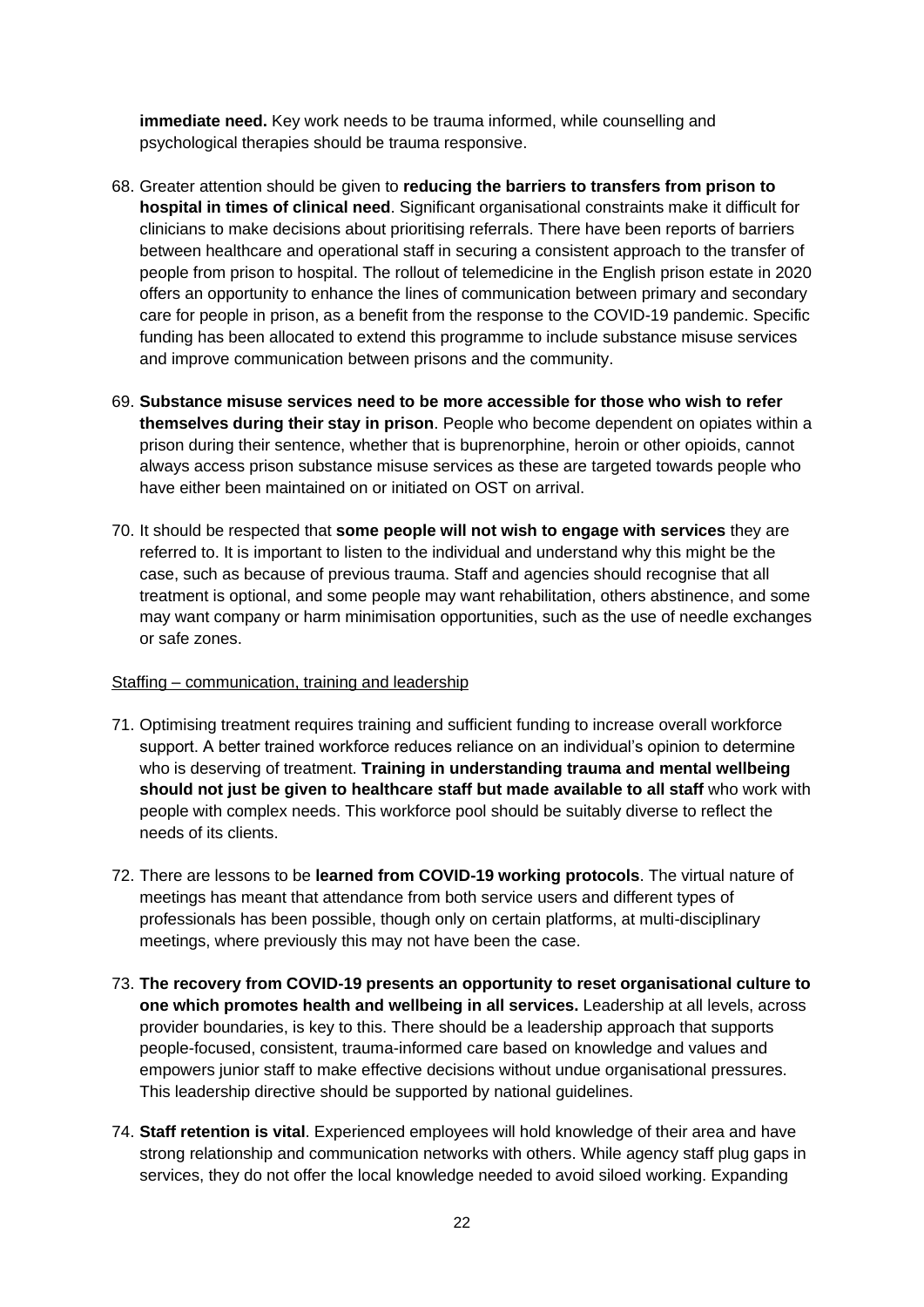the bank system of available nurses could also ensure that there is less reliance on agency staff in the future.

#### Siloed working

- 75. **Professional work is too frequently carried out in silos**. While this might be evident between agencies within prisons and the community, it also exists within institutions, for example, with healthcare and security staff not having the appropriate time and resources to work more collaboratively together.
- 76. IT systems and the ability to communicate between them needs to improve in order to ensure that information, such as details on prescriptions, is updated when someone leaves custody or transfers between areas. Colleagues in health and justice need to ensure they collaborate. This is not just about the money invested but also having sufficient systems, space, and time, as well as the health, security and probation staff, to adopt **a better approach to, and culture of, multi-disciplinary working**.
- 77. Systems need to be in place in order to better address the identification of, and actions taken, following non-fatal overdoses in order to avoid death at a later date. This includes the need for **accurate record-keeping and sharing**. This is frequently flagged as an area of concern in PPO reports, particularly in relation to healthcare and ACCT information which still does not consistently 'follow' a prisoner through the system.

#### **Improving investigations after a death**

#### Learning lessons from investigations

- 78. Historically deaths in the criminal justice system which have occurred whilst someone is on a period of probation supervision in the community have not received the same level of scrutiny as those in prison, though the PPO have recently received approval to expand their remit to cover a selection of post-release deaths.<sup>65</sup>
- 79. There is currently no consistency in the length of a coronial investigation, and the time between a death and the end of the coronial investigation is often very long. Staffing, including at senior levels, can change in that time, meaning that little is remembered from the event itself or that the culture of the service has changed through churn. **Consistent and well-communicated timeframes** would assist in ensuring attention is still given to an event which could have happened one or two years ago, and often longer.
- 80. **The clinical review(s) should clearly communicate what has been found** and what needs to be achieved and learned from it.
- 81. **Jury findings** should be made available to highlight concerns regarding substance misuserelated deaths not covered by coroner-written Preventing Future Deaths reports (PFDs), or where the coroner does not go on to make a PFD. NHS England and NHS England should

<sup>&</sup>lt;sup>65</sup> Prison and Probation Ombudsman, *The Investigator*, May 2021. Available at [https://s3-eu-west-](https://s3-eu-west-2.amazonaws.com/ppo-prod-storage-1g9rkhjhkjmgw/uploads/2021/05/The-Investigator-May-2021-Hard-Copy-PPO-Final.pdf#page=%5B3%5D)[2.amazonaws.com/ppo-prod-storage-1g9rkhjhkjmgw/uploads/2021/05/The-Investigator-May-2021-Hard-](https://s3-eu-west-2.amazonaws.com/ppo-prod-storage-1g9rkhjhkjmgw/uploads/2021/05/The-Investigator-May-2021-Hard-Copy-PPO-Final.pdf#page=%5B3%5D)[Copy-PPO-Final.pdf#page=%5B3%5D.](https://s3-eu-west-2.amazonaws.com/ppo-prod-storage-1g9rkhjhkjmgw/uploads/2021/05/The-Investigator-May-2021-Hard-Copy-PPO-Final.pdf#page=%5B3%5D) [Accessed on: 10/08/2021]. This request is currently awaiting ministerial approval.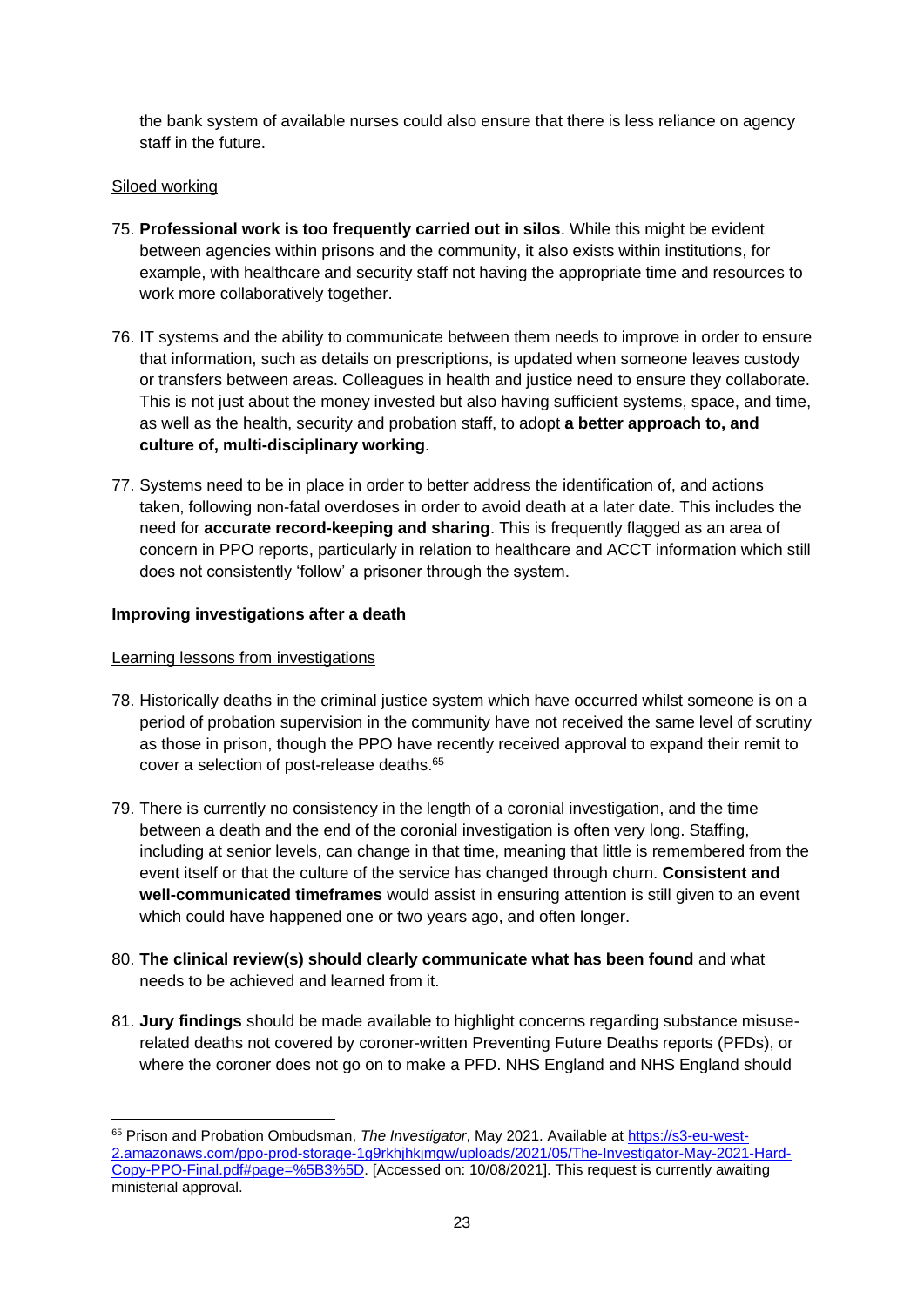report publicly on action taken in response to inquest findings and PFD reports. This is of great importance to bereaved families.

- 82. Guidance on how changes could be made to prevent future deaths should be produced for the recipients of reviews, recommendations and prevention of future deaths reports issued by coroners. Following an investigation, recommendations made often do not get sent to the appropriate agencies nor can be accessed easily by new staff who might have started working at an establishment following a death. This ensures that learning from a death is unlikely to be shared. The establishment of **a central database, perhaps managed by commissioners,** to store the multiple recommendations which are made would help ensure lessons can be learned from all investigations. In addition to this database, a triage system should be established to cascade recommendations to the relevant providers and agencies. A national oversight body could be established to brigade findings and recommendations in addition to monitoring their implementation.
- 83. Greater clarity is required over the categorisation of deaths by the responsible agencies**. Conclusions on a case can differ between professional reports**. For example, it is not always possible to say how many self-inflicted deaths are due to substance misuse or how many alcohol-related deaths are categorised as natural.

#### Focus of investigations

- 84. It is vital to learn from all deaths in custody in order to prevent such tragic deaths in future. Some agencies and staff believe that investigations should start from an exploratory perspective with a focus on learning. This could promote a culture where transparency is encouraged, and staff are supported to be open and honest. Investigators and scrutiny bodies **should expect a duty of candour** as they examine the circumstances of a death in custody and establish lines of accountability.
- 85. During the inquest itself, **state lawyers could operate in an inquisitorial manner**. Presently, their approach is often not counterbalanced by a consistent process which would ensure experts are properly involved in proceedings and able to provide opinions in their specialist area.
- 86. **Non-means tested legal aid** as recommended in both the Harris Review on self-inflicted deaths in custody of 18-24 year-olds<sup>66</sup>, the Angiolini Review of deaths and serious incidents in police custody<sup>67</sup>, and most recently by the Justice Committee in its inquiry into the Coroner Service $68 -$  would enable bereaved family members to be fairly represented.
- 87. Currently much focus of an investigation on a death in custody falls on the prison and prison staff only. **More focus should be given to healthcare received,** not just in detention but

<sup>66</sup> Lord Toby Harris, *Changing Prisons, Saving Lives: Report of the Independent Review into Self-inflicted Deaths in Custody of 18-24 year olds*, July 2015. Available at: [https://assets.publishing.service.gov.uk/government/uploads/system/uploads/attachment\\_data/file/439859/](https://assets.publishing.service.gov.uk/government/uploads/system/uploads/attachment_data/file/439859/moj-harris-review-web-accessible.pdf)

[moj-harris-review-web-accessible.pdf](https://assets.publishing.service.gov.uk/government/uploads/system/uploads/attachment_data/file/439859/moj-harris-review-web-accessible.pdf) [Accessed on 24/05/2021] <sup>67</sup> Rt. Hon. Dame Elish Angiolini, *Report of the Independent Review of Deaths and Serious Incidents in Police Custody*, October 2017, Available at:

[https://assets.publishing.service.gov.uk/government/uploads/system/uploads/attachment\\_data/file/655401/](https://assets.publishing.service.gov.uk/government/uploads/system/uploads/attachment_data/file/655401/Report_of_Angiolini_Review_ISBN_Accessible.pdf) [Report\\_of\\_Angiolini\\_Review\\_ISBN\\_Accessible.pdf.](https://assets.publishing.service.gov.uk/government/uploads/system/uploads/attachment_data/file/655401/Report_of_Angiolini_Review_ISBN_Accessible.pdf) [Accessed on 24/05/2021]

<sup>68</sup> Home of Commons Justice Committee, *The Coroner Service*, May 2021. Available at: [https://committees.parliament.uk/publications/6079/documents/68260/default/.](https://committees.parliament.uk/publications/6079/documents/68260/default/) [Accessed on 03/06/2021]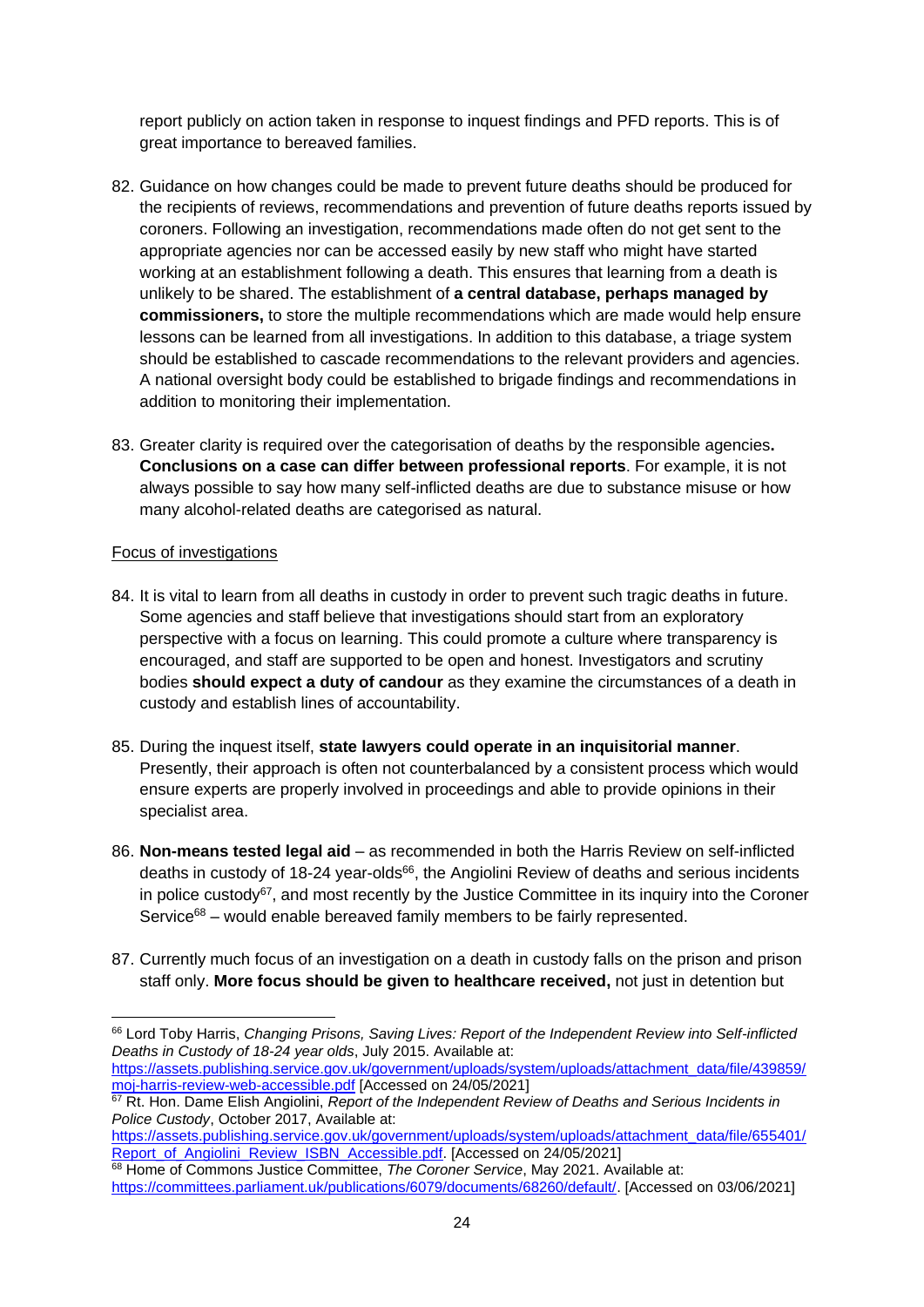also prior to incarceration, and to what improvements can be made in both areas. In addition, the reasons for why an individual is in custody should be explored, pre-sentence reports examined and any diversion schemes which could have been used identified.

88. **Prison and healthcare staff could be invited to contribute to the sequence of components feeding into an investigation following a death**. This would help reduce the flow of second-hand information and, through their knowledge and clinical records of the patient, would help place the pathology in the appropriate context and improve understanding of, and inform, toxicology investigations.

### The quality of reports and investigations

- 89. Coroner guidance states the input of a forensic pathologist is not mandatory at an inquest. The expertise of such professionals is invaluable, and **guidance should be developed which improves the use of experts** in inquests into suspected drug or alcohol-related deaths.
- 90. There needs to be improvements in the collaborative analysis of how a death occurred and the subsequent sharing of information. This includes a more open use of information sharing (see paragraph 56) and greater use of multi-agency reviews consisting of GP, coroner, probation and healthcare input. Currently too many investigations following a death are written in silo. **One central investigation** could be run, with multiple reviews feeding into it.
- 91. Limitations in the expertise of clinical reviewers at times impairs the quality of the investigation overall. Examples have been given of clinical reviewers with no experience in substance misuse or the prison environment working on investigations following a drugrelated death. The PPO has no control over who is appointed and their suitability to undertake the investigation. **There is currently no 'gold standard' of quality assurance for the use of clinical reviews.** While guidance does exist, it is open to regional variation. There is a limited number of individuals who are available for the roles, meaning breadth of experience can be narrow. Additionally, even where good reviewers exist, systems for training and quality control are not well developed. **A framework allowing quality to be measured would assist in achieving a greater, more consistent, standard of reviews.**

Recommendation: To enable the learning of lessons by services and establishments following a substance-related death, independent recommendations made by **investigators and scrutiny bodies** should be given to specific owners and made with the clear appreciation as to what changes are realistically possible. Greater attention needs to be paid to communication with, and the respectful involvement of, bereaved families. Recommendations and their responses should be centrally stored by **HMPPS** so that they can be easily accessed by both operational and policy staff so future deaths can be prevented. This should include jury verdicts as well as matters of concern raised by coroner-written PFDs. The establishment of a national oversight body would serve to ensure timely compliance with recommendations made by coroners and scrutiny bodies.

Recommendation: **Investigators of substance misuse-related deaths** should take into account both the clinical and security factors relevant to the incident. Where possible, scrutiny bodies should identify where there had been missed opportunities for diversion. Staff from the relevant agencies should be supported by their organisations during the investigation process.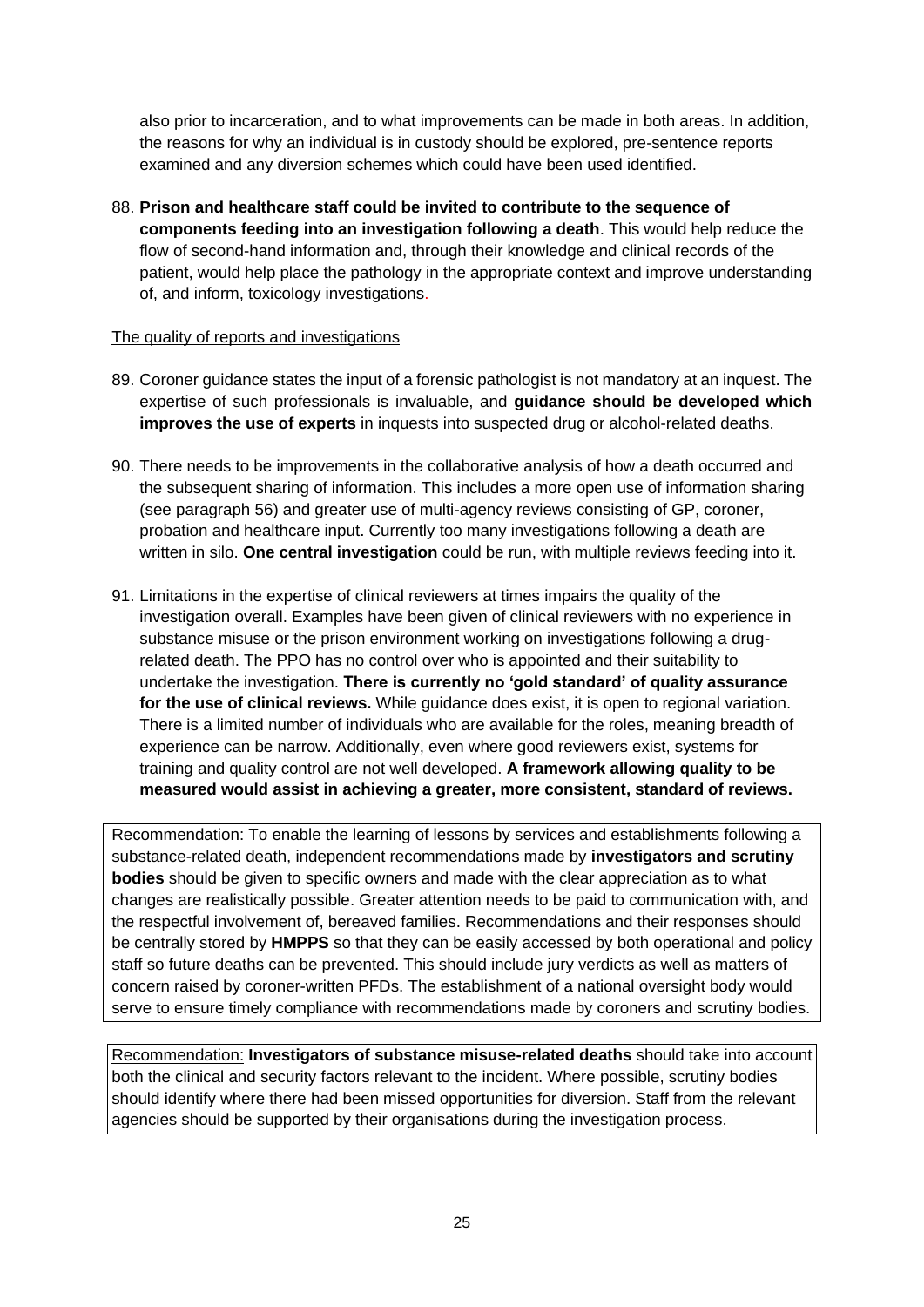Recommendation: **NHS England and Health Inspectorate Wales** should work in collaboration with investigators to ensure commissioned independent clinical reviewers who assist in investigations into substance misuse-related deaths are qualified and experienced in the subject area. Experienced reviewers should also be involved in investigations into deaths in Approved Premises, where they are currently not utilised.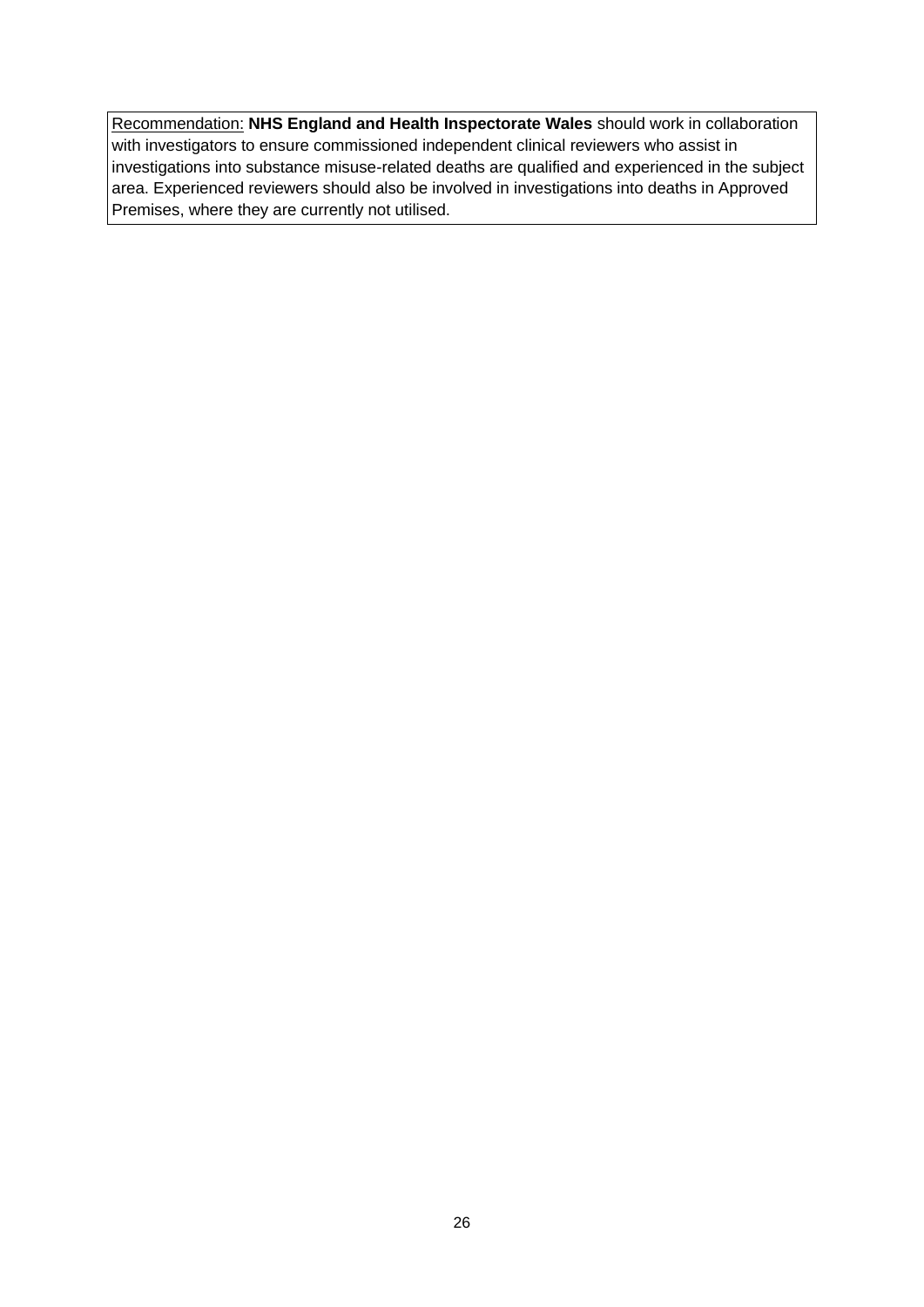## **Next steps**

- 92. Aiming to add to the growing literature on substance misuse in the criminal justice system, this report offers the unique perspective of how responses to drug and alcohol misuse can prevent deaths. It demonstrates how government work to address substance misuse must retain protecting lives and the prevention of deaths as its key priority.
- 93. This report makes recommendations relating to:
	- improving the data associated with substance misuse related deaths;
	- a whole systems approach to recovery which considers the social problems an individual might have rather than just reaching abstinence;
	- refocusing investigations to encourage learning and make use of suitably experienced clinical reviewers; and
	- promoting wider collaboration between prison and community staff to encourage the continuation of treatment.
- 94. In June 2021 we shared the draft of this briefing paper with HM Prison and Probation Service (HMPPS) to inform its review of the drug strategy. For these recommendations to be properly implemented, a cross-government approach is required. The IAPDC and RCGP will work with relevant departments, as well as the cross-government Joint Combating Drugs Unit, to progress recommendations and develop further solutions.